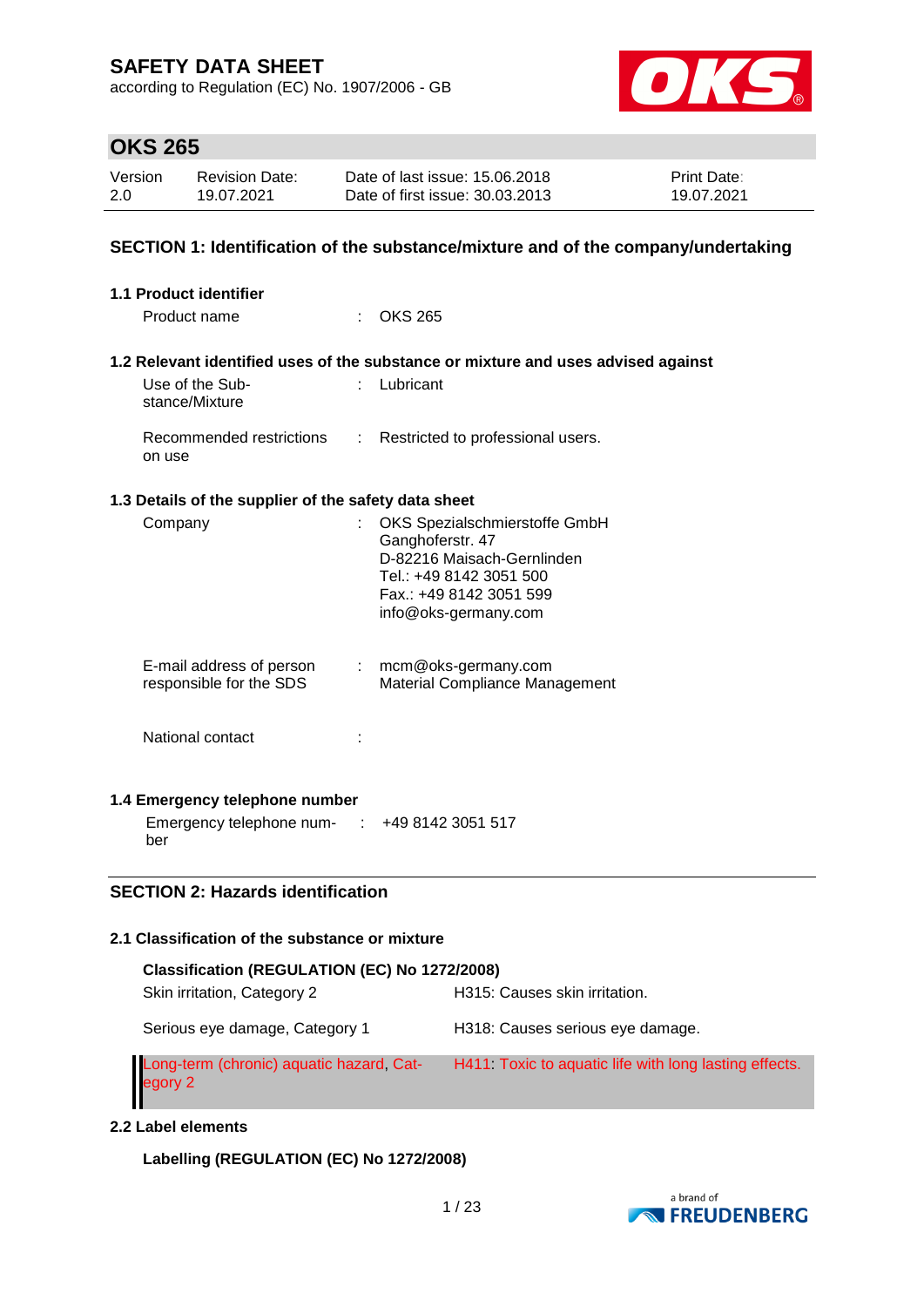according to Regulation (EC) No. 1907/2006 - GB



| <b>OKS 265</b>           |                                     |   |                                                                   |                                                                                                                                                                                                                  |                                  |  |
|--------------------------|-------------------------------------|---|-------------------------------------------------------------------|------------------------------------------------------------------------------------------------------------------------------------------------------------------------------------------------------------------|----------------------------------|--|
| Version<br>2.0           | <b>Revision Date:</b><br>19.07.2021 |   | Date of last issue: 15.06.2018<br>Date of first issue: 30.03.2013 |                                                                                                                                                                                                                  | <b>Print Date:</b><br>19.07.2021 |  |
| Hazard pictograms        |                                     |   |                                                                   |                                                                                                                                                                                                                  |                                  |  |
|                          | Signal word                         | ÷ | Danger                                                            |                                                                                                                                                                                                                  |                                  |  |
| <b>Hazard statements</b> |                                     |   | H315<br>H318<br>H411                                              | Causes skin irritation.<br>Causes serious eye damage.<br>Toxic to aquatic life with long lasting effects.                                                                                                        |                                  |  |
|                          | Precautionary statements            |   | <b>Prevention:</b>                                                |                                                                                                                                                                                                                  |                                  |  |
|                          |                                     |   | P <sub>264</sub><br>P <sub>273</sub><br>P <sub>280</sub>          | Wash skin thoroughly after handling.<br>Avoid release to the environment.<br>Wear protective gloves/ eye protection/ face<br>protection.                                                                         |                                  |  |
|                          |                                     |   | Response:                                                         |                                                                                                                                                                                                                  |                                  |  |
|                          |                                     |   |                                                                   | P305 + P351 + P338 + P310 IF IN EYES: Rinse cautiously<br>with water for several minutes. Remove<br>contact lenses, if present and easy to do.<br>Continue rinsing. Immediately call a<br>POISON CENTER/ doctor. |                                  |  |
|                          |                                     |   | $P332 + P313$                                                     | If skin irritation occurs: Get medical advice/<br>attention.                                                                                                                                                     |                                  |  |
|                          |                                     |   | P391                                                              | Collect spillage.                                                                                                                                                                                                |                                  |  |

Hazardous components which must be listed on the label: calcium dihydroxide

### **2.3 Other hazards**

This substance/mixture contains no components considered to be either persistent, bioaccumulative and toxic (PBT), or very persistent and very bioaccumulative (vPvB) at levels of 0.1% or higher.

### **SECTION 3: Composition/information on ingredients**

#### **3.2 Mixtures**

Chemical nature : lithium soap

solid lubricant Synthetic hydrocarbon oil

#### **Components**

| Chemical name       | CAS-No.<br>EC-No.<br>Index-No.<br><b>Registration number</b> | <b>Classification</b> | Concentration<br>limits<br>M-Factor<br><b>Notes</b> | Concentration<br>(% w/w) |
|---------------------|--------------------------------------------------------------|-----------------------|-----------------------------------------------------|--------------------------|
| calcium dihydroxide | 1305-62-0                                                    | Skin Irrit.2; H315    |                                                     | $>= 10 - 20$             |

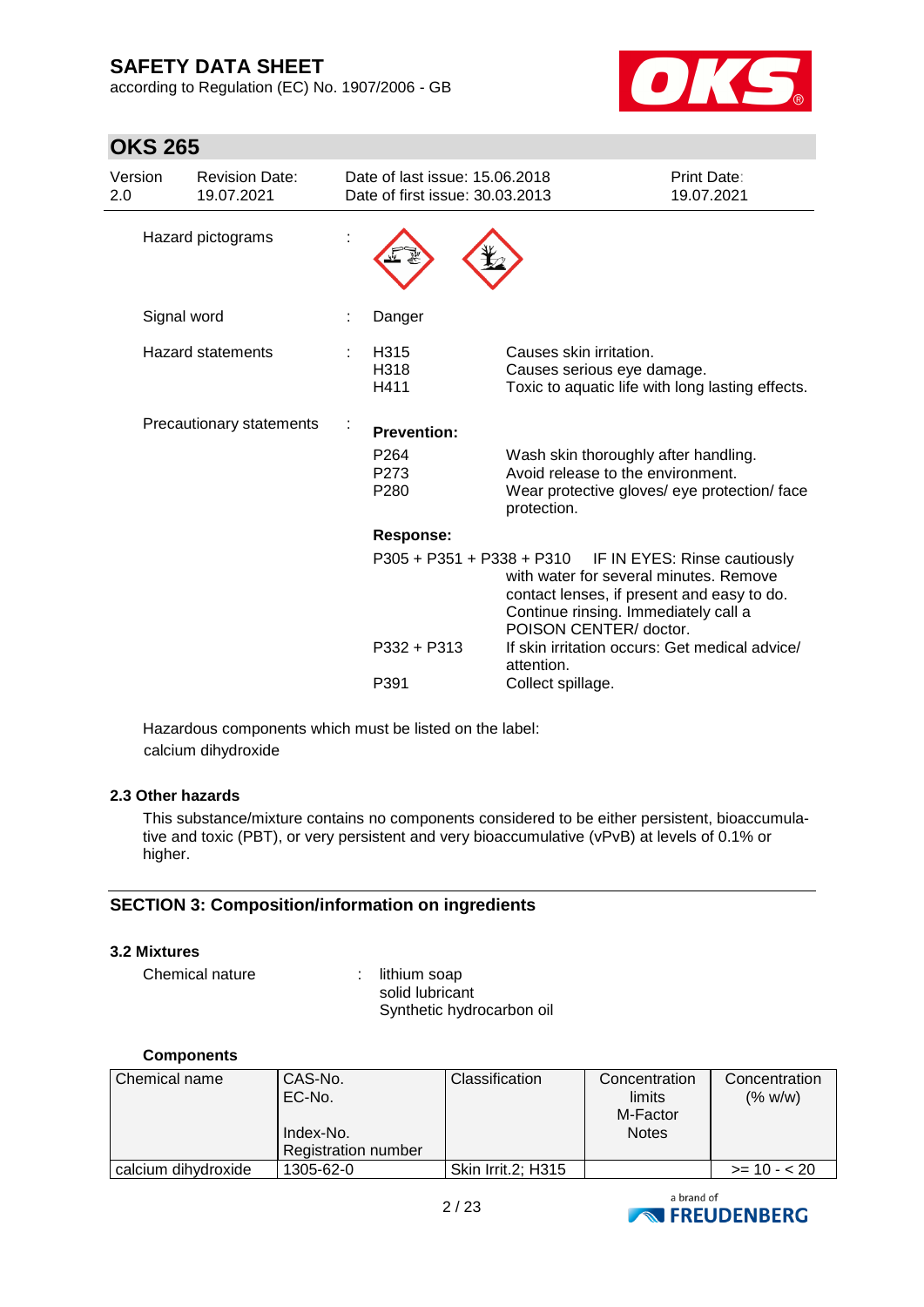according to Regulation (EC) No. 1907/2006 - GB



# **OKS 265**

| Version<br>2.0       | <b>Revision Date:</b><br>19.07.2021 |                                        | Date of last issue: 15.06.2018<br>Date of first issue: 30.03.2013 | Print Date:<br>19.07.2021 |                 |
|----------------------|-------------------------------------|----------------------------------------|-------------------------------------------------------------------|---------------------------|-----------------|
|                      |                                     | 215-137-3                              | Eye Dam.1; H318<br>STOT SE3; H335                                 |                           |                 |
| dizinc pyrophosphate |                                     | 7446-26-6<br>231-203-4                 | Aquatic Acute1;<br>H400<br>Aquatic Chronic1;<br>H410              | M-Factor: 1/1             | $>= 2.5 - < 10$ |
| zinc oxide           |                                     | 1314-13-2<br>215-222-5<br>030-013-00-7 | Aquatic Acute1;<br>H400<br>Aquatic Chronic1;<br>H410              | M-Factor: 1/1             | $>= 0.25 - 1$   |

For explanation of abbreviations see section 16.

### **SECTION 4: First aid measures**

#### **4.1 Description of first aid measures**

| If inhaled              | Remove person to fresh air. If signs/symptoms continue, get<br>medical attention<br>Keep patient warm and at rest.<br>If unconscious, place in recovery position and seek medical<br>advice.<br>Keep respiratory tract clear.<br>If breathing is irregular or stopped, administer artificial respira-<br>tion. |
|-------------------------|----------------------------------------------------------------------------------------------------------------------------------------------------------------------------------------------------------------------------------------------------------------------------------------------------------------|
| In case of skin contact | Take off all contaminated clothing immediately.<br>Wash off immediately with soap and plenty of water.<br>Get medical attention immediately if irritation develops and<br>persists.<br>Wash clothing before reuse.<br>Thoroughly clean shoes before reuse.                                                     |
| In case of eye contact  | Rinse immediately with plenty of water, also under the eyelids,<br>for at least 10 minutes.<br>Get medical attention immediately.                                                                                                                                                                              |
| If swallowed            | Move the victim to fresh air.<br>If unconscious, place in recovery position and seek medical<br>advice.<br>Keep respiratory tract clear.<br>Do not induce vomiting without medical advice.<br>Never give anything by mouth to an unconscious person.                                                           |

### **4.2 Most important symptoms and effects, both acute and delayed**

| Symptoms | : Skin contact may provoke the following symptoms: |
|----------|----------------------------------------------------|
|          | Ervthema                                           |
|          | Allergic appearance                                |

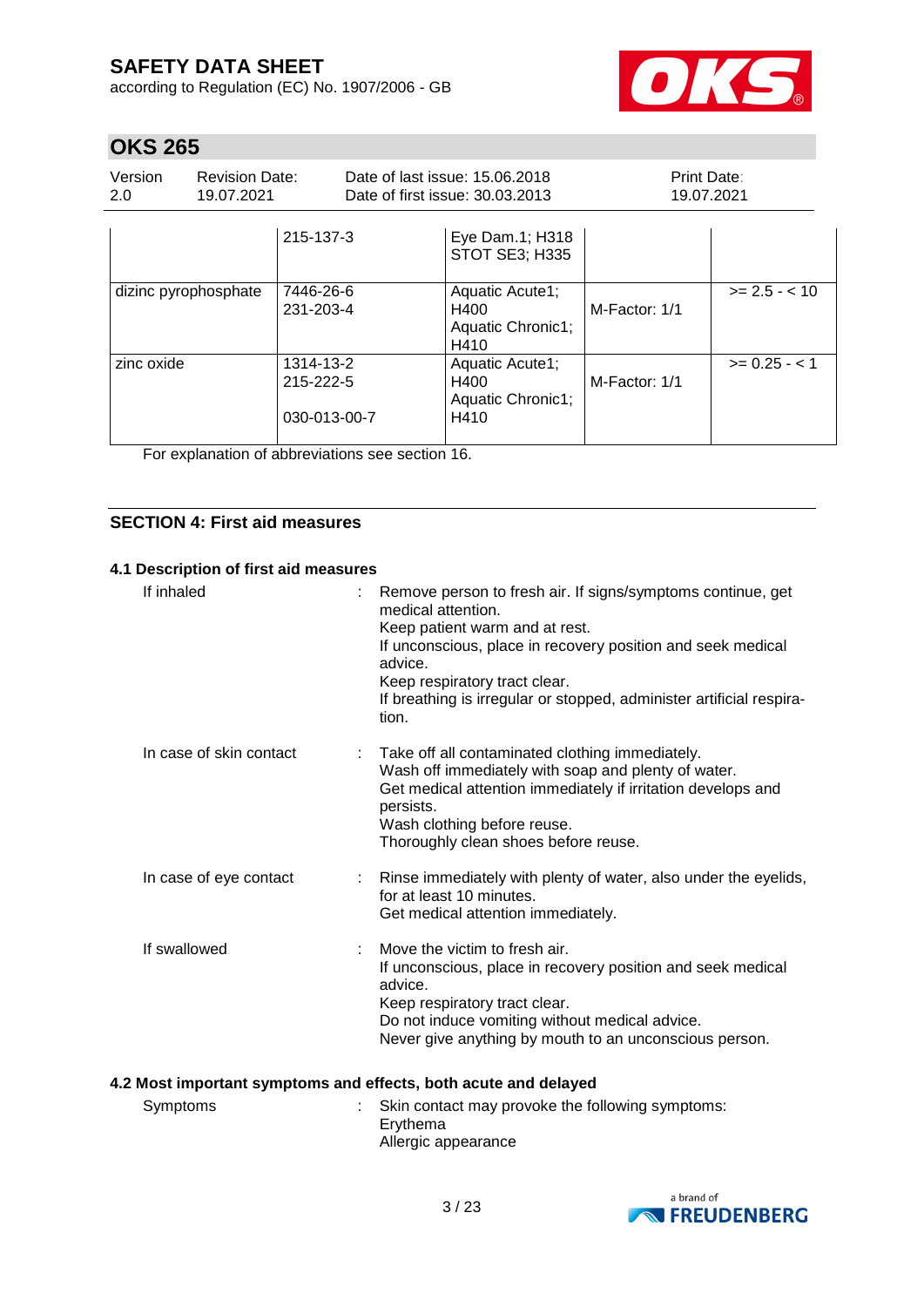according to Regulation (EC) No. 1907/2006 - GB



# **OKS 265**

| טוגט בטט       |                                                    |       |                                                                                                                                                                         |                           |
|----------------|----------------------------------------------------|-------|-------------------------------------------------------------------------------------------------------------------------------------------------------------------------|---------------------------|
| Version<br>2.0 | <b>Revision Date:</b><br>19.07.2021                |       | Date of last issue: 15.06.2018<br>Date of first issue: 30.03.2013                                                                                                       | Print Date:<br>19.07.2021 |
| <b>Risks</b>   |                                                    |       | Causes skin irritation.<br>May cause an allergic skin reaction.                                                                                                         |                           |
|                |                                                    |       | 4.3 Indication of any immediate medical attention and special treatment needed                                                                                          |                           |
| Treatment      |                                                    |       | The first aid procedure should be established in consultation<br>with the doctor responsible for industrial medicine.<br>Treat symptomatically.                         |                           |
|                | <b>SECTION 5: Firefighting measures</b>            |       |                                                                                                                                                                         |                           |
|                | 5.1 Extinguishing media                            |       |                                                                                                                                                                         |                           |
|                | Suitable extinguishing media                       | $\pm$ | Use water spray, alcohol-resistant foam, dry chemical or car-<br>bon dioxide.                                                                                           |                           |
| media          | Unsuitable extinguishing                           | ÷     | High volume water jet                                                                                                                                                   |                           |
|                |                                                    |       | 5.2 Special hazards arising from the substance or mixture                                                                                                               |                           |
| ucts           | Hazardous combustion prod- :                       |       | Carbon oxides<br>Sulphur oxides<br>Oxides of phosphorus<br>Halogenated compounds<br>Metal oxides                                                                        |                           |
|                | 5.3 Advice for firefighters                        |       |                                                                                                                                                                         |                           |
|                | Special protective equipment :<br>for firefighters |       | In the event of fire, wear self-contained breathing apparatus.<br>Use personal protective equipment. Exposure to decomposi-<br>tion products may be a hazard to health. |                           |
|                | Further information                                |       | Standard procedure for chemical fires.<br>Collect contaminated fire extinguishing water separately. This<br>must not be discharged into drains.                         |                           |

### **SECTION 6: Accidental release measures**

### **6.1 Personal precautions, protective equipment and emergency procedures**

| Personal precautions | Evacuate personnel to safe areas.<br>Use the indicated respiratory protection if the occupational<br>exposure limit is exceeded and/or in case of product release<br>(dust).<br>Do not breathe vapours, aerosols.<br>Refer to protective measures listed in sections 7 and 8. |
|----------------------|-------------------------------------------------------------------------------------------------------------------------------------------------------------------------------------------------------------------------------------------------------------------------------|
|                      |                                                                                                                                                                                                                                                                               |

#### **6.2 Environmental precautions**

Environmental precautions : Do not allow contact with soil, surface or ground water.

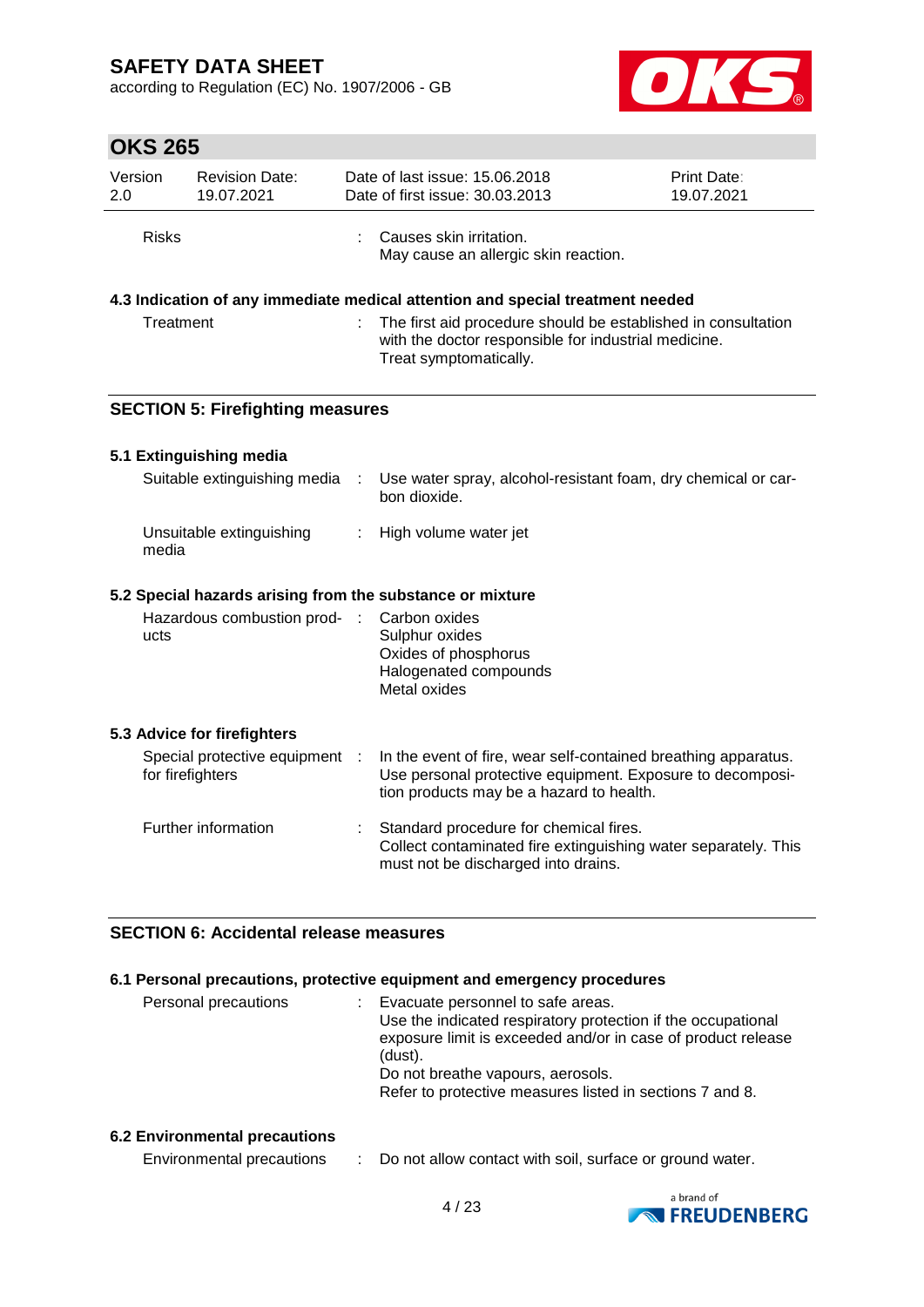according to Regulation (EC) No. 1907/2006 - GB



| Version | <b>Revision Date:</b> | Date of last issue: 15.06.2018                                | <b>Print Date:</b> |
|---------|-----------------------|---------------------------------------------------------------|--------------------|
| 2.0     | 19.07.2021            | Date of first issue: 30.03.2013                               | 19.07.2021         |
|         |                       | If the product contaminates rivers and lakes or drains inform |                    |

respective authorities.

#### **6.3 Methods and material for containment and cleaning up**

| Methods for cleaning up | Clean up promptly by sweeping or vacuum.          |
|-------------------------|---------------------------------------------------|
|                         | Keep in suitable, closed containers for disposal. |

#### **6.4 Reference to other sections**

For personal protection see section 8.

### **SECTION 7: Handling and storage**

#### **7.1 Precautions for safe handling**

| Advice on safe handling | : Avoid contact with skin and eyes.<br>For personal protection see section 8.<br>Persons with a history of skin sensitisation problems or asth-<br>ma, allergies, chronic or recurrent respiratory disease should<br>not be employed in any process in which this mixture is being<br>used.<br>Smoking, eating and drinking should be prohibited in the ap-<br>plication area.<br>Wash hands and face before breaks and immediately after<br>handling the product.<br>Do not get in eyes or mouth or on skin.<br>Do not get on skin or clothing.<br>Do not ingest.<br>Do not repack.<br>These safety instructions also apply to empty packaging which<br>may still contain product residues.<br>Keep container closed when not in use. |
|-------------------------|----------------------------------------------------------------------------------------------------------------------------------------------------------------------------------------------------------------------------------------------------------------------------------------------------------------------------------------------------------------------------------------------------------------------------------------------------------------------------------------------------------------------------------------------------------------------------------------------------------------------------------------------------------------------------------------------------------------------------------------|
| Hygiene measures        | : Wash face, hands and any exposed skin thoroughly after<br>handling.                                                                                                                                                                                                                                                                                                                                                                                                                                                                                                                                                                                                                                                                  |

#### **7.2 Conditions for safe storage, including any incompatibilities**

| Requirements for storage<br>areas and containers |  | Store in original container. Keep container closed when not in<br>use. Keep in a dry, cool and well-ventilated place. Containers<br>which are opened must be carefully resealed and kept upright<br>to prevent leakage. Store in accordance with the particular<br>national regulations. Keep in properly labelled containers. |
|--------------------------------------------------|--|--------------------------------------------------------------------------------------------------------------------------------------------------------------------------------------------------------------------------------------------------------------------------------------------------------------------------------|
|--------------------------------------------------|--|--------------------------------------------------------------------------------------------------------------------------------------------------------------------------------------------------------------------------------------------------------------------------------------------------------------------------------|

### **7.3 Specific end use(s)**

Specific use(s) : Specific instructions for handling, not required.

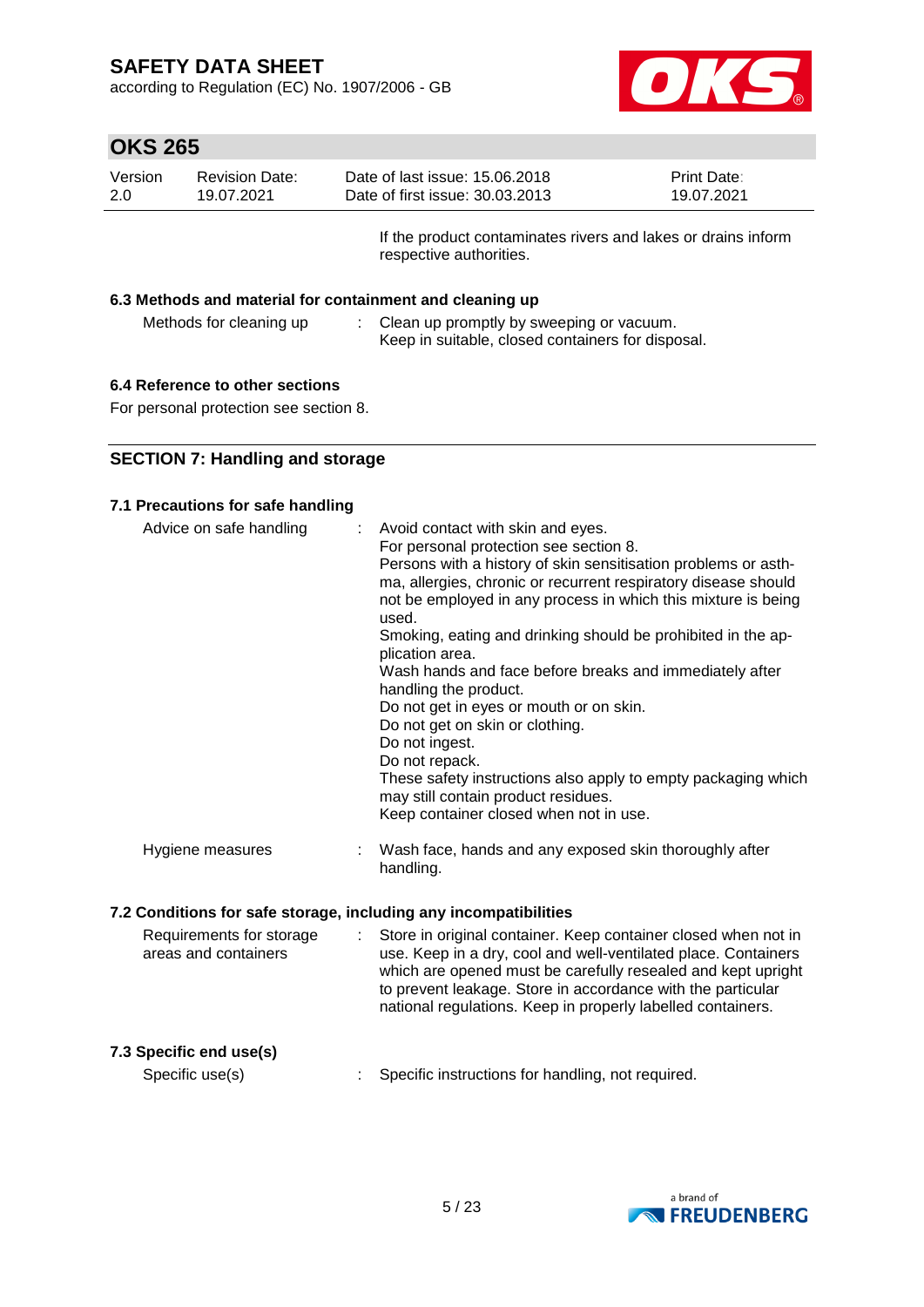according to Regulation (EC) No. 1907/2006 - GB



# **OKS 265**

| Version | <b>Revision Date:</b> | Date of last issue: 15,06,2018  | <b>Print Date:</b> |
|---------|-----------------------|---------------------------------|--------------------|
| 2.0     | 19.07.2021            | Date of first issue: 30.03.2013 | 19.07.2021         |

### **SECTION 8: Exposure controls/personal protection**

#### **8.1 Control parameters**

### **Occupational Exposure Limits**

| Components               | CAS-No.    | Value type (Form<br>of exposure) | Control parameters | <b>Basis</b>            |
|--------------------------|------------|----------------------------------|--------------------|-------------------------|
| calcium dihydrox-<br>ide | 1305-62-0  | <b>TWA</b>                       | $5$ mg/m $3$       | GB EH40<br>(2020-01-01) |
|                          |            | <b>TWA (Respirable</b>           | 1 $mg/m3$          | 2017/164/EU             |
|                          |            | fraction)                        |                    | $(2017 - 02 - 01)$      |
| Further information      | Indicative |                                  |                    |                         |
|                          |            | STEL (Respira-                   | $4$ mg/m $3$       | 2017/164/EU             |
|                          |            | ble fraction)                    |                    | $(2017 - 02 - 01)$      |
| Further information      | Indicative |                                  |                    |                         |
|                          |            | <b>TWA (Respirable</b>           | 1 $mg/m3$          | GB EH40                 |
|                          |            | fraction)                        |                    | (2020-01-01)            |
|                          |            | STEL (Respira-                   | $4$ mg/m $3$       | GB EH40                 |
|                          |            | ble fraction)                    |                    | (2020-01-01)            |

#### **Derived No Effect Level (DNEL) according to Regulation (EC) No. 1907/2006:**

| Substance name                                                                   | End Use | Exposure routes | Potential health ef-<br>fects | Value            |
|----------------------------------------------------------------------------------|---------|-----------------|-------------------------------|------------------|
| calcium dihydroxide                                                              | Workers | Inhalation      | Long-term local ef-<br>fects  | 1 $mg/m3$        |
|                                                                                  | Workers | Inhalation      | Acute local effects           | $4$ mg/m $3$     |
| dizinc pyrophosphate                                                             | Workers | Skin contact    | Long-term systemic<br>effects | 192 mg/kg        |
|                                                                                  | Workers | Inhalation      | Long-term systemic<br>effects | 13.5 mg/m3       |
| thiodiethylene bis[3-<br>(3,5-di-tert-butyl-4-<br>hydroxy-<br>phenyl)propionate] | Workers | Inhalation      | Long-term systemic<br>effects | $3$ mg/m $3$     |
|                                                                                  | Workers | Inhalation      | Acute systemic ef-<br>fects   | $3$ mg/m $3$     |
|                                                                                  | Workers | Skin contact    | Long-term systemic<br>effects | $13.8$ mg/kg     |
| zinc oxide                                                                       | Workers | Inhalation      | Long-term systemic<br>effects | $5 \text{ mg/m}$ |
|                                                                                  | Workers | Inhalation      | Long-term local ef-<br>fects  | $0.5$ mg/m $3$   |
|                                                                                  | Workers | Skin contact    | Long-term systemic<br>effects | 83 mg/kg         |

#### **Predicted No Effect Concentration (PNEC) according to Regulation (EC) No. 1907/2006:**

| Substance name      | <b>Environmental Compartment</b><br>Value |                  |
|---------------------|-------------------------------------------|------------------|
| calcium dihydroxide | Fresh water                               | $0.49$ mg/l      |
|                     | Marine water                              | $0.32$ mg/l      |
|                     | Intermittent use/release                  | $0.49$ mg/l      |
|                     | Microbiological Activity in Sewage Treat- | $3 \text{ mg/l}$ |

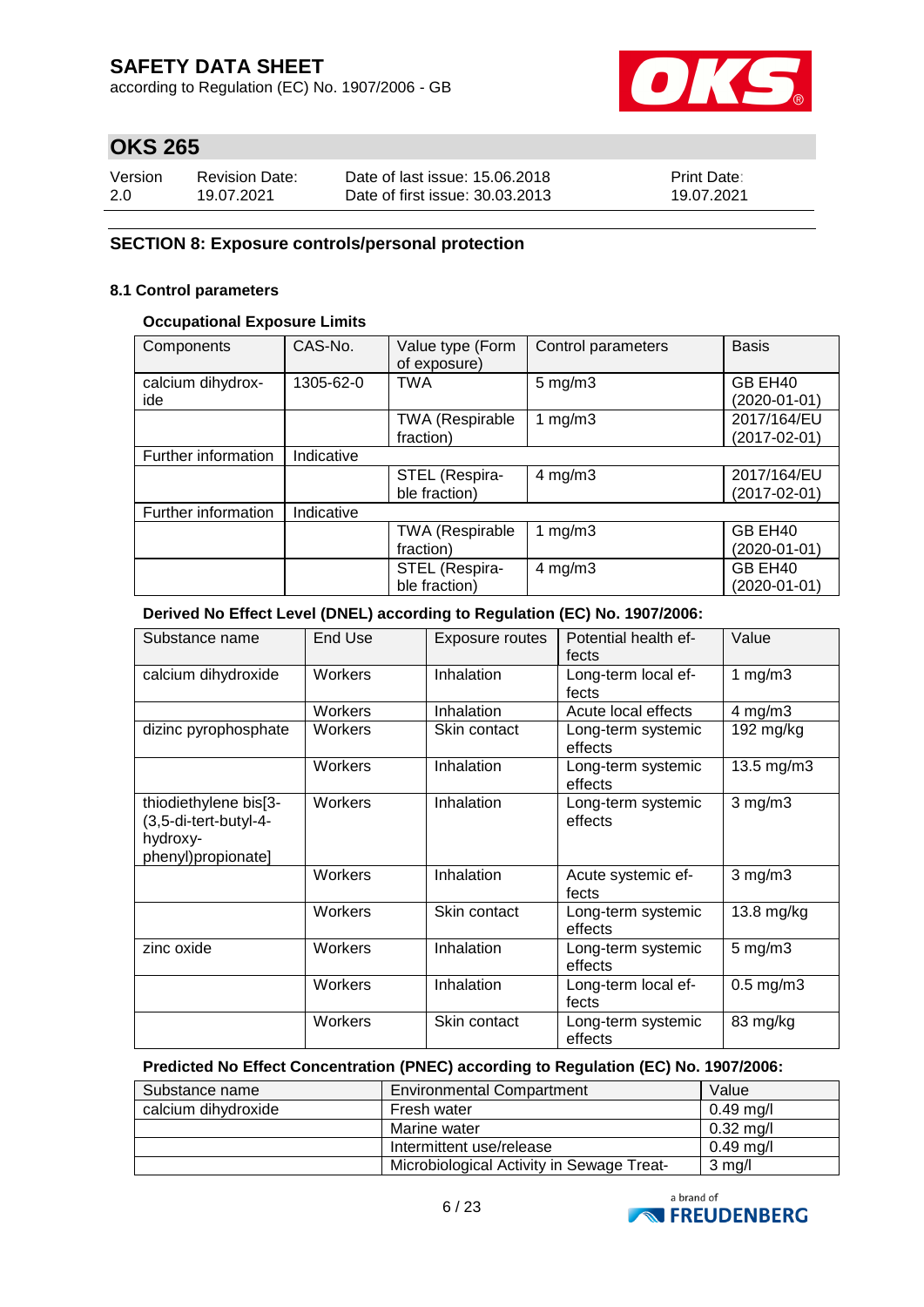according to Regulation (EC) No. 1907/2006 - GB



# **OKS 265**

| Version | <b>Revision Date:</b> | Date of last issue: 15,06,2018  | <b>Print Date:</b> |
|---------|-----------------------|---------------------------------|--------------------|
| 2.0     | 19.07.2021            | Date of first issue: 30.03.2013 | 19.07.2021         |

|                                    | ment Systems                              |                 |
|------------------------------------|-------------------------------------------|-----------------|
|                                    | Soil                                      | 1080 mg/kg      |
| dizinc pyrophosphate               | Fresh water                               | $0.233 \mu g/l$ |
|                                    | Marine water                              | $0.0233$ µg/l   |
|                                    | Sewage treatment plant                    | $0.052$ mg/l    |
|                                    | Fresh water sediment                      | 25.6 mg/kg      |
|                                    | Marine sediment                           | 2.56 mg/kg      |
|                                    | Soil                                      | 5.13 mg/kg      |
| thiodiethylene bis[3-(3,5-di-tert- | Sewage treatment plant                    | 1 $mg/l$        |
| butyl-4-                           |                                           |                 |
| hydroxyphenyl)propionate]          |                                           |                 |
| zinc oxide                         | Fresh water                               | $0.0206$ mg/l   |
|                                    | Marine water                              | $0.0061$ mg/l   |
|                                    | Microbiological Activity in Sewage Treat- | $0.100$ mg/l    |
|                                    | ment Systems                              |                 |
|                                    | Fresh water sediment                      | 117.8 mg/kg     |
|                                    | Marine sediment                           | 56.5 mg/kg      |
|                                    | Soil                                      | 35.6 mg/kg      |

### **8.2 Exposure controls**

| <b>Engineering measures</b><br>none                                   |   |                                                                                                                                                                                                                                                                                                                                             |
|-----------------------------------------------------------------------|---|---------------------------------------------------------------------------------------------------------------------------------------------------------------------------------------------------------------------------------------------------------------------------------------------------------------------------------------------|
| Personal protective equipment                                         |   |                                                                                                                                                                                                                                                                                                                                             |
| Eye protection                                                        |   | Tightly fitting safety goggles                                                                                                                                                                                                                                                                                                              |
| Hand protection<br>Material<br>Break through time<br>Protective index |   | Nitrile rubber<br>$> 10$ min<br>: Class 1                                                                                                                                                                                                                                                                                                   |
| Remarks                                                               | ÷ | Wear protective gloves. The break through time depends<br>amongst other things on the material, the thickness and the<br>type of glove and therefore has to be measured for each<br>case.<br>The selected protective gloves have to satisfy the specifica-<br>tions of Regulation (EU) 2016/425 and the standard EN 374<br>derived from it. |
| Respiratory protection                                                |   | Not required; except in case of aerosol formation.                                                                                                                                                                                                                                                                                          |
| Filter type                                                           |   | Filter type A-P                                                                                                                                                                                                                                                                                                                             |
| Protective measures                                                   |   | The type of protective equipment must be selected according<br>to the concentration and amount of the dangerous substance<br>at the specific workplace.<br>Choose body protection in relation to its type, to the concen-<br>tration and amount of dangerous substances, and to the spe-<br>cific work-place.                               |

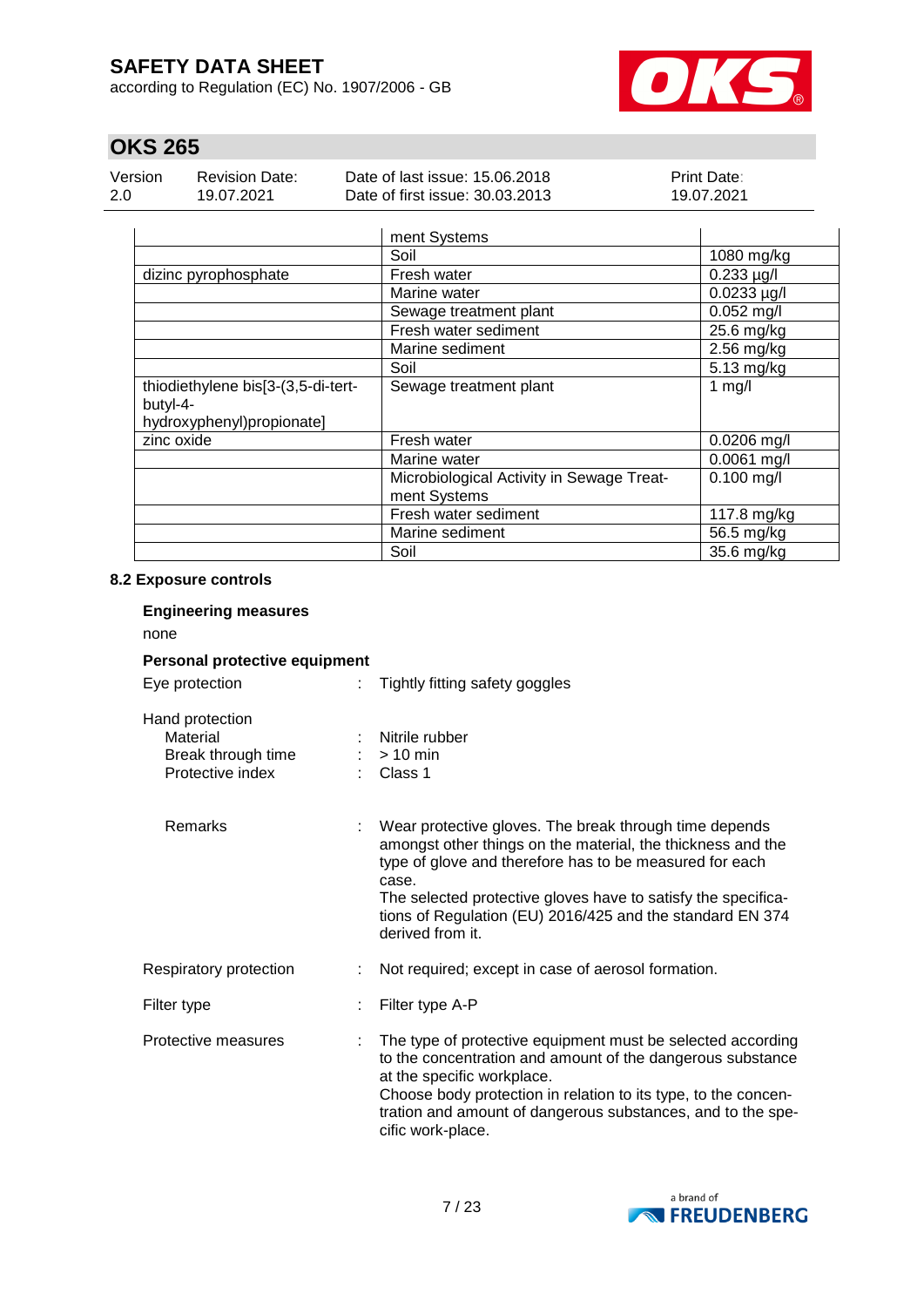according to Regulation (EC) No. 1907/2006 - GB



# **OKS 265**

| Version | <b>Revision Date:</b> | Date of last issue: 15.06.2018  | <b>Print Date:</b> |
|---------|-----------------------|---------------------------------|--------------------|
| 2.0     | 19.07.2021            | Date of first issue: 30.03.2013 | 19.07.2021         |

### **SECTION 9: Physical and chemical properties**

### **9.1 Information on basic physical and chemical properties**

| Appearance                                            | İ  | paste                                                                    |
|-------------------------------------------------------|----|--------------------------------------------------------------------------|
| Colour                                                |    | white                                                                    |
| Odour                                                 |    | odourless                                                                |
| <b>Odour Threshold</b>                                | ÷. | No data available                                                        |
|                                                       |    |                                                                          |
| рH                                                    | t. | Not applicable<br>substance/mixture is non-soluble (in water)            |
| Melting point/range                                   |    | Not applicable                                                           |
| Boiling point/boiling range                           |    | No data available                                                        |
| Flash point                                           |    | Not applicable                                                           |
| Evaporation rate                                      | t  | No data available                                                        |
| Flammability (solid, gas)                             | ÷. | <b>Combustible Solids</b>                                                |
| Upper explosion limit / Upper :<br>flammability limit |    | No data available                                                        |
| Lower explosion limit / Lower :<br>flammability limit |    | No data available                                                        |
| Vapour pressure                                       | ÷. | < 0.001 hPa (20 $^{\circ}$ C)                                            |
| Relative vapour density                               | ÷  | No data available                                                        |
| Relative density                                      | t. | 1.02 (20 $°C$ )<br>Reference substance: Water<br>The value is calculated |
| Density                                               |    | 1.02 g/cm3<br>(20 °C)                                                    |
| <b>Bulk density</b>                                   |    | No data available                                                        |
| Solubility(ies)<br>Water solubility                   | ÷  | insoluble                                                                |
| Solubility in other solvents                          | ÷. | No data available                                                        |
| Partition coefficient: n-                             | ÷. | No data available                                                        |
|                                                       |    |                                                                          |

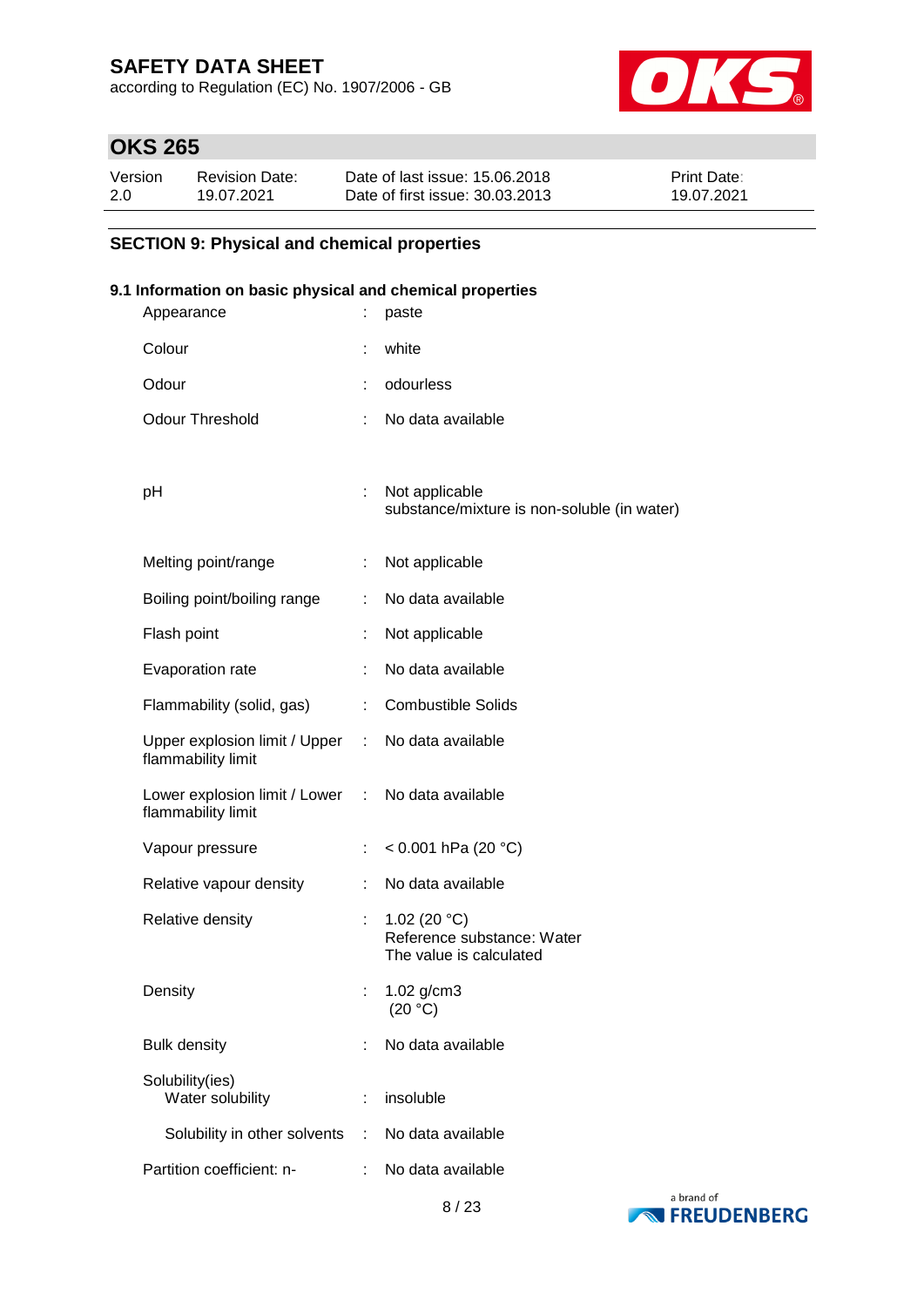according to Regulation (EC) No. 1907/2006 - GB



# **OKS 265**

| Version<br>2.0        |               | <b>Revision Date:</b><br>19.07.2021 |   | Date of last issue: 15.06.2018<br>Date of first issue: 30.03.2013 | Print Date:<br>19.07.2021 |
|-----------------------|---------------|-------------------------------------|---|-------------------------------------------------------------------|---------------------------|
|                       | octanol/water |                                     |   |                                                                   |                           |
|                       |               | Auto-ignition temperature           |   | No data available                                                 |                           |
|                       |               | Decomposition temperature           |   | No data available                                                 |                           |
|                       | Viscosity     | Viscosity, dynamic                  | ÷ | No data available                                                 |                           |
|                       |               | Viscosity, kinematic                | ÷ | Not applicable                                                    |                           |
|                       |               | <b>Explosive properties</b>         |   | Not explosive                                                     |                           |
|                       |               | Oxidizing properties                |   | No data available                                                 |                           |
| 9.2 Other information |               |                                     |   |                                                                   |                           |
|                       |               | Sublimation point                   |   | No data available                                                 |                           |
|                       | Self-ignition |                                     |   | No data available                                                 |                           |

### **SECTION 10: Stability and reactivity**

| 10.1 Reactivity<br>No hazards to be specially mentioned.   |  |                                                                                         |  |  |  |  |
|------------------------------------------------------------|--|-----------------------------------------------------------------------------------------|--|--|--|--|
| 10.2 Chemical stability<br>Stable under normal conditions. |  |                                                                                         |  |  |  |  |
| 10.3 Possibility of hazardous reactions                    |  |                                                                                         |  |  |  |  |
| Hazardous reactions                                        |  | : No dangerous reaction known under conditions of normal use.                           |  |  |  |  |
| 10.4 Conditions to avoid                                   |  |                                                                                         |  |  |  |  |
| Conditions to avoid                                        |  | : No conditions to be specially mentioned.                                              |  |  |  |  |
| 10.5 Incompatible materials                                |  |                                                                                         |  |  |  |  |
| Materials to avoid                                         |  | : No materials to be especially mentioned.                                              |  |  |  |  |
| 10.6 Hazardous decomposition products                      |  |                                                                                         |  |  |  |  |
| Hazardous decomposition<br>products                        |  | $\therefore$ >280 °C danger of forming toxic fluorine-containing pyrolysis<br>products. |  |  |  |  |

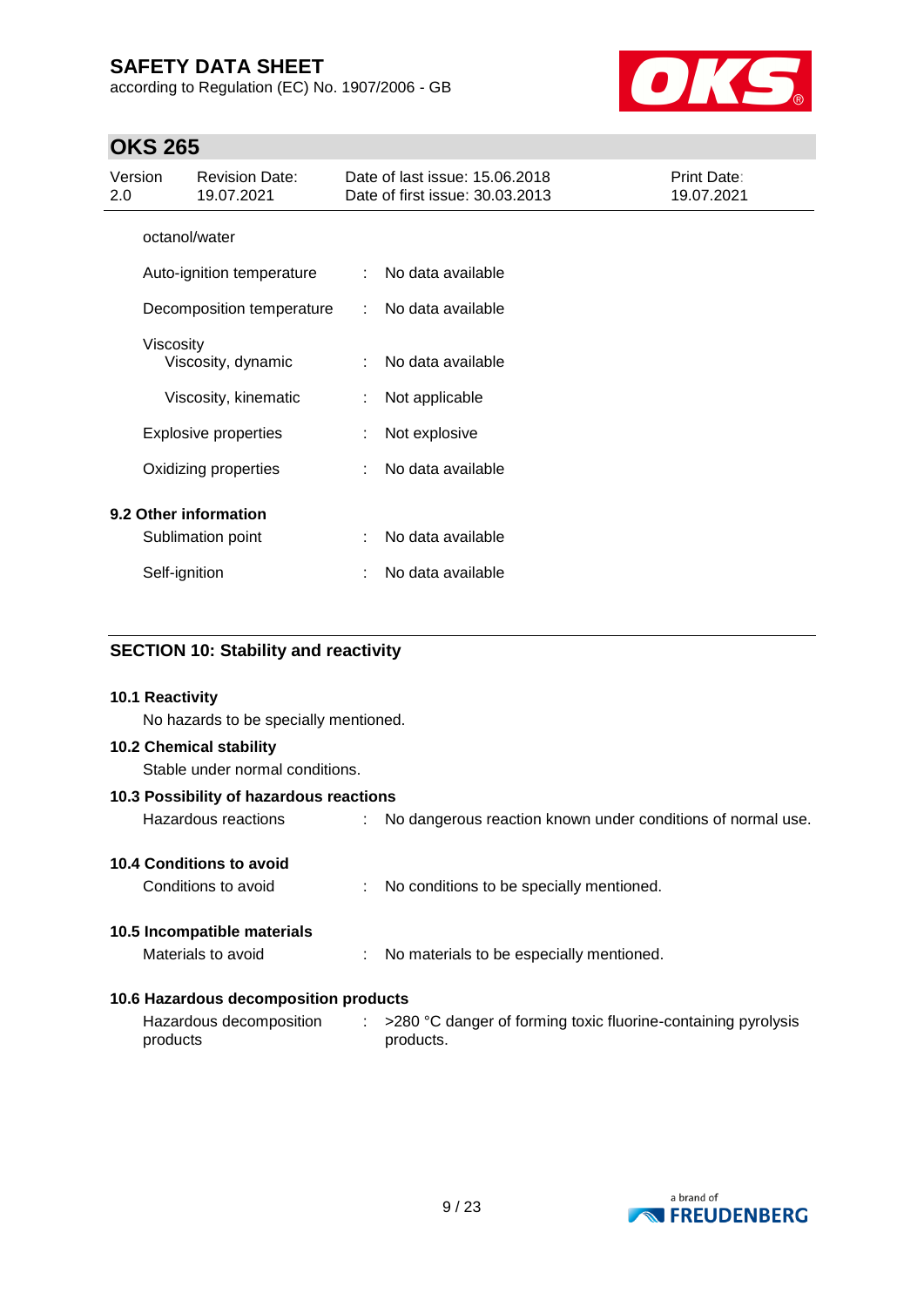according to Regulation (EC) No. 1907/2006 - GB



# **OKS 265**

| Version | <b>Revision Date:</b> | Date of last issue: 15,06,2018  | <b>Print Date:</b> |
|---------|-----------------------|---------------------------------|--------------------|
| 2.0     | 19.07.2021            | Date of first issue: 30.03.2013 | 19.07.2021         |

### **SECTION 11: Toxicological information**

### **11.1 Information on toxicological effects**

| <b>Acute toxicity</b>      |                                                                                                                                                                                                              |
|----------------------------|--------------------------------------------------------------------------------------------------------------------------------------------------------------------------------------------------------------|
| <b>Product:</b>            |                                                                                                                                                                                                              |
| Acute oral toxicity        | Remarks: This information is not available.                                                                                                                                                                  |
| Acute dermal toxicity<br>÷ | Symptoms: Redness, Local irritation                                                                                                                                                                          |
| Components:                |                                                                                                                                                                                                              |
| calcium dihydroxide:       |                                                                                                                                                                                                              |
| Acute oral toxicity        | : LD50 (Rat, female): $> 2,000$ mg/kg<br>Method: OECD Test Guideline 425<br>GLP: yes<br>Assessment: The substance or mixture has no acute oral tox-<br>icity                                                 |
| Acute inhalation toxicity  | : LC50 (Rat, male and female): $> 6.04$ mg/l<br>Exposure time: 4 h<br>Test atmosphere: dust/mist<br>Method: OECD Test Guideline 436<br>GLP: yes                                                              |
| Acute dermal toxicity      | : LD50 (Rabbit, male and female): $> 2,500$ mg/kg<br>Method: OECD Test Guideline 402<br>Assessment: The substance or mixture has no acute dermal<br>toxicity                                                 |
| dizinc pyrophosphate:      |                                                                                                                                                                                                              |
| Acute oral toxicity        | : LD50 (Rat): $> 2,000$ mg/kg<br>Method: OECD Test Guideline 423<br>GLP: yes<br>Assessment: The substance or mixture has no acute oral tox-<br>icity                                                         |
| Acute inhalation toxicity  | $LC50$ (Rat): $> 4.73$ mg/l<br>Exposure time: 4 h<br>Test atmosphere: dust/mist<br>Method: OECD Test Guideline 436<br>GLP: yes<br>Assessment: The substance or mixture has no acute inhala-<br>tion toxicity |
| Acute dermal toxicity<br>÷ | LD50 (Guinea pig): $> 2,000$ mg/kg<br>Method: OECD Test Guideline 402<br>GLP: yes<br>Assessment: The substance or mixture has no acute dermal<br>toxicity                                                    |

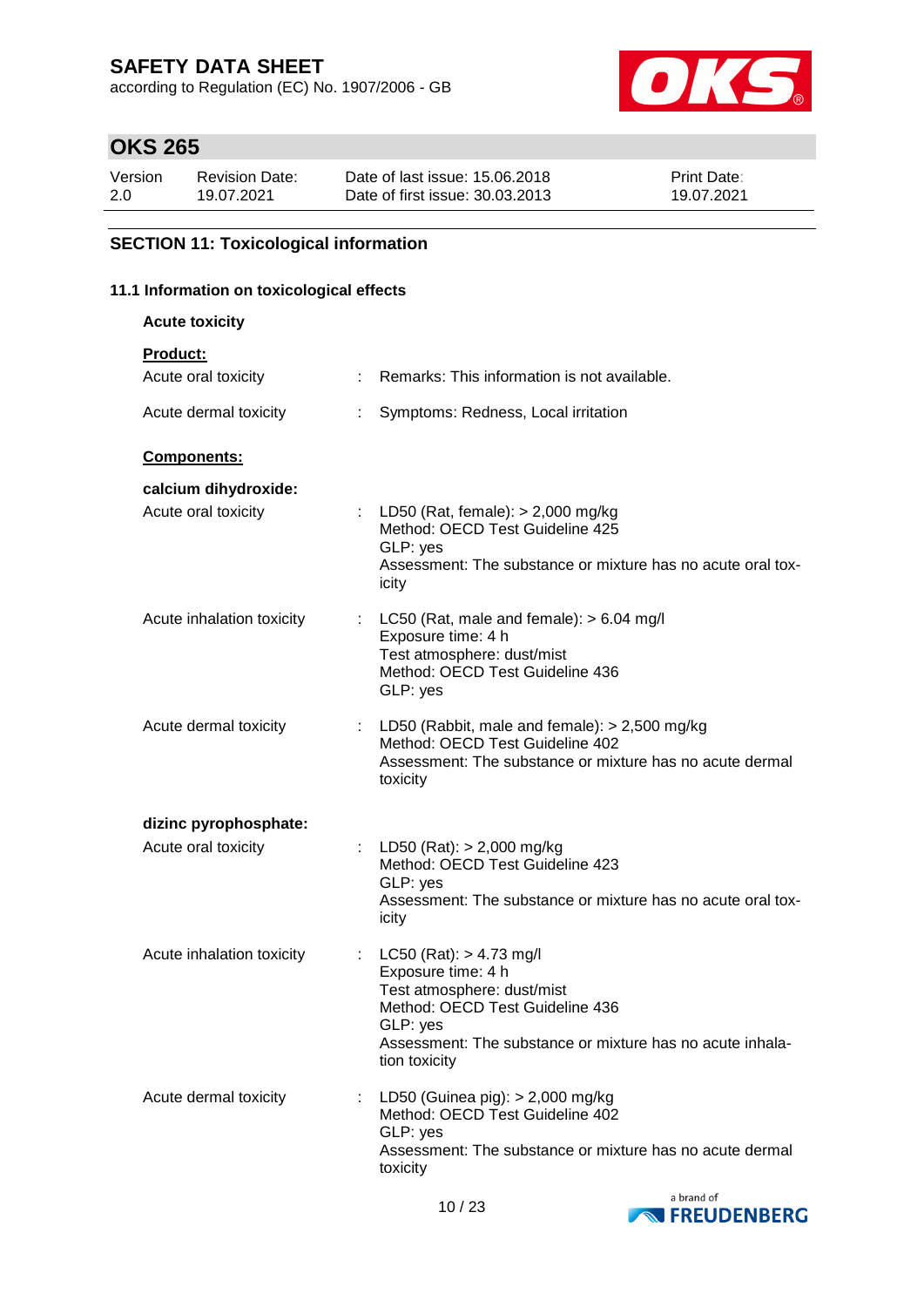according to Regulation (EC) No. 1907/2006 - GB



| Version<br>2.0                            | <b>Revision Date:</b><br>19.07.2021 | Date of last issue: 15.06.2018<br>Date of first issue: 30.03.2013                                                                                                                                                        | <b>Print Date:</b><br>19.07.2021 |
|-------------------------------------------|-------------------------------------|--------------------------------------------------------------------------------------------------------------------------------------------------------------------------------------------------------------------------|----------------------------------|
|                                           |                                     |                                                                                                                                                                                                                          |                                  |
|                                           | zinc oxide:                         |                                                                                                                                                                                                                          |                                  |
|                                           | Acute oral toxicity                 | LD50 (Rat): $> 5,000$ mg/kg<br>÷.<br>Method: OECD Test Guideline 401                                                                                                                                                     |                                  |
|                                           | Acute inhalation toxicity           | $LC50$ (Rat): $> 5.7$ mg/l<br>$\mathbb{Z}^{\times}$<br>Exposure time: 4 h<br>Test atmosphere: dust/mist<br>Method: OECD Test Guideline 403<br>Assessment: The substance or mixture has no acute inhala-<br>tion toxicity |                                  |
|                                           | Acute dermal toxicity               | LD50 (Rat): $> 2,000$ mg/kg<br>t.<br>Method: OECD Test Guideline 402<br>GLP: yes<br>Assessment: The substance or mixture has no acute dermal<br>toxicity                                                                 |                                  |
|                                           | <b>Skin corrosion/irritation</b>    |                                                                                                                                                                                                                          |                                  |
|                                           | Product:                            |                                                                                                                                                                                                                          |                                  |
|                                           | Remarks                             | Irritating to skin.<br>÷                                                                                                                                                                                                 |                                  |
|                                           | Components:                         |                                                                                                                                                                                                                          |                                  |
|                                           | calcium dihydroxide:                |                                                                                                                                                                                                                          |                                  |
| Species<br>Method<br>Result<br><b>GLP</b> | Assessment                          | human skin<br>Irritating to skin.<br><b>OECD Test Guideline 431</b><br>Irritating to skin.<br>yes                                                                                                                        |                                  |
| Species<br>Method<br>Result<br><b>GLP</b> | Assessment                          | Rabbit<br>Irritating to skin.<br><b>OECD Test Guideline 404</b><br>Irritating to skin.<br>yes                                                                                                                            |                                  |
|                                           | dizinc pyrophosphate:               |                                                                                                                                                                                                                          |                                  |
| Species<br>Method<br>Result<br><b>GLP</b> | Assessment                          | human skin<br>No skin irritation<br><b>OECD Test Guideline 439</b><br>No skin irritation<br>yes                                                                                                                          |                                  |
| Species<br>Method                         | zinc oxide:<br>Assessment           | Rabbit<br>No skin irritation<br><b>OECD Test Guideline 404</b>                                                                                                                                                           |                                  |

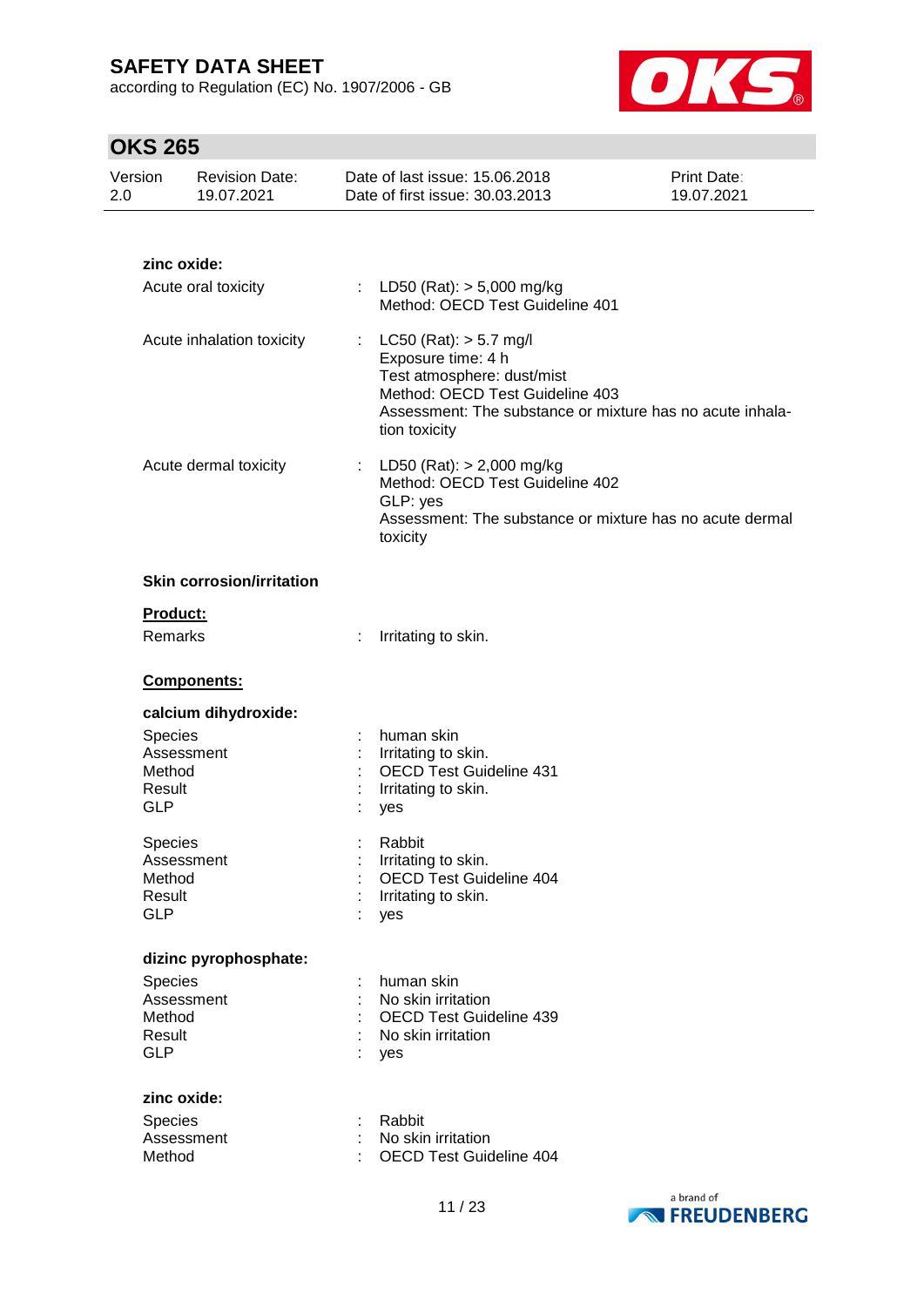according to Regulation (EC) No. 1907/2006 - GB



| 2.0 | Version               | <b>Revision Date:</b><br>19.07.2021 |   | Date of last issue: 15.06.2018<br>Date of first issue: 30.03.2013 | <b>Print Date:</b><br>19.07.2021 |
|-----|-----------------------|-------------------------------------|---|-------------------------------------------------------------------|----------------------------------|
|     | Result                |                                     | ÷ | No skin irritation                                                |                                  |
|     |                       | Serious eye damage/eye irritation   |   |                                                                   |                                  |
|     | Product:              |                                     |   |                                                                   |                                  |
|     | Remarks               |                                     |   | Risk of serious damage to eyes.                                   |                                  |
|     |                       | Components:                         |   |                                                                   |                                  |
|     |                       | calcium dihydroxide:                |   |                                                                   |                                  |
|     | Species               |                                     |   | Rabbit                                                            |                                  |
|     | Assessment            |                                     |   | Risk of serious damage to eyes.                                   |                                  |
|     | Method                |                                     |   | <b>OECD Test Guideline 405</b>                                    |                                  |
|     | Result<br><b>GLP</b>  |                                     |   | Risk of serious damage to eyes.<br>yes                            |                                  |
|     |                       | dizinc pyrophosphate:               |   |                                                                   |                                  |
|     |                       |                                     |   |                                                                   |                                  |
|     | Species<br>Assessment |                                     |   | Bovine cornea<br>: No eye irritation                              |                                  |
|     | Method                |                                     |   | <b>OECD Test Guideline 437</b>                                    |                                  |
|     | Result                |                                     |   | No eye irritation                                                 |                                  |
|     | <b>GLP</b>            |                                     |   | yes                                                               |                                  |
|     | zinc oxide:           |                                     |   |                                                                   |                                  |
|     | Species               |                                     |   | Rabbit                                                            |                                  |
|     | Assessment            |                                     |   | No eye irritation                                                 |                                  |
|     | Method                |                                     |   | <b>OECD Test Guideline 405</b>                                    |                                  |
|     | Result                |                                     |   | No eye irritation                                                 |                                  |
|     | <b>GLP</b>            |                                     |   | yes                                                               |                                  |
|     |                       | Respiratory or skin sensitisation   |   |                                                                   |                                  |
|     | Product:              |                                     |   |                                                                   |                                  |
|     | Remarks               |                                     |   | This information is not available.                                |                                  |
|     |                       | Components:                         |   |                                                                   |                                  |
|     |                       | calcium dihydroxide:                |   |                                                                   |                                  |
|     | <b>Test Type</b>      |                                     |   | Local lymph node assay (LLNA)                                     |                                  |
|     | Species               |                                     |   | Mouse                                                             |                                  |
|     | Assessment            |                                     |   | Does not cause skin sensitisation.                                |                                  |
|     | Method                |                                     |   | <b>OECD Test Guideline 429</b>                                    |                                  |
|     | Result<br><b>GLP</b>  |                                     |   | Does not cause skin sensitisation.<br>yes                         |                                  |
|     |                       |                                     |   |                                                                   |                                  |
|     |                       | dizinc pyrophosphate:               |   |                                                                   |                                  |
|     | <b>Test Type</b>      |                                     | ÷ | Local lymph node assay (LLNA)                                     |                                  |
|     |                       |                                     |   |                                                                   |                                  |

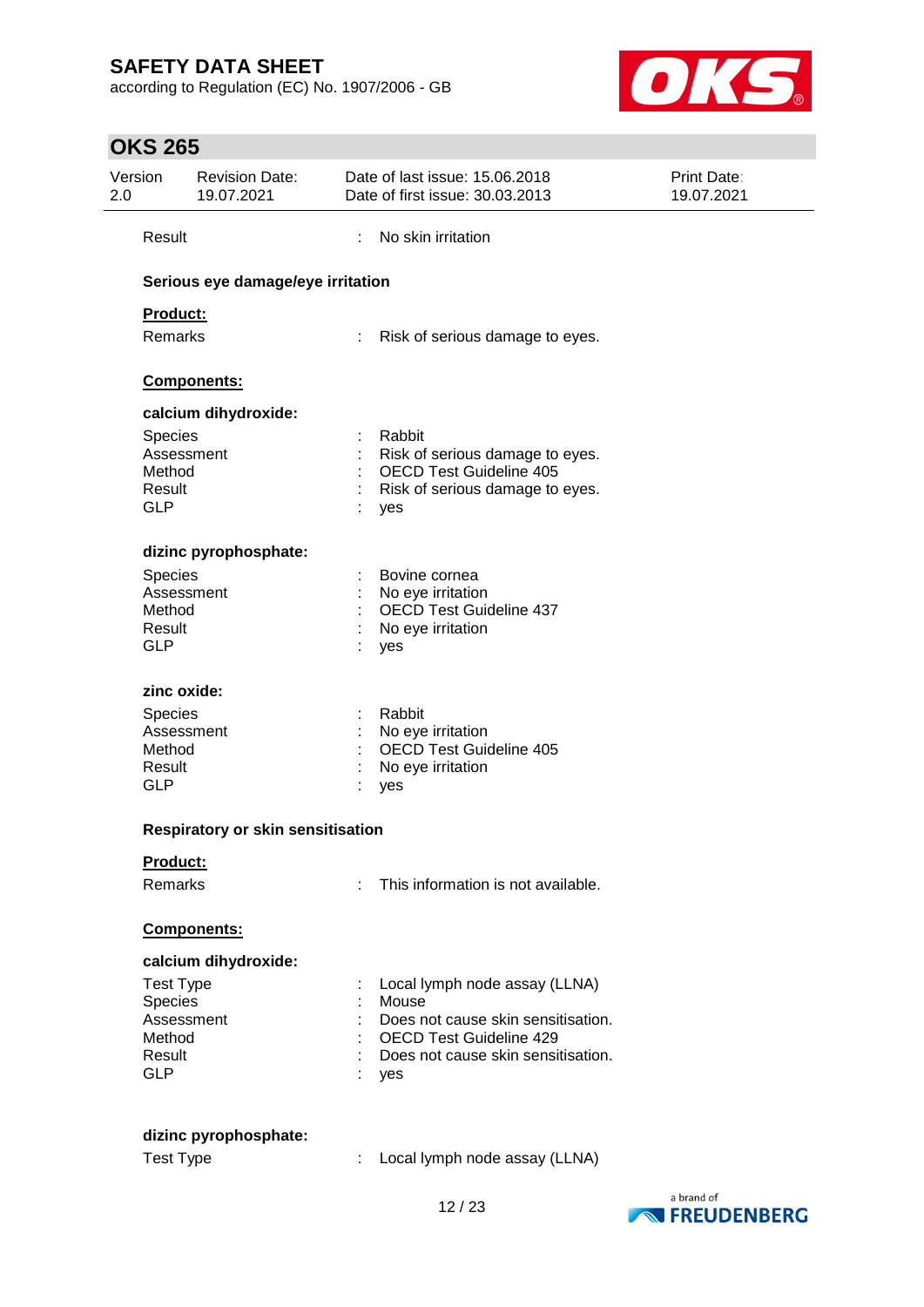according to Regulation (EC) No. 1907/2006 - GB



| Version<br>2.0 |                                                                                            | <b>Revision Date:</b><br>19.07.2021           |   | Date of last issue: 15.06.2018<br>Date of first issue: 30.03.2013                                                                                           | Print Date:<br>19.07.2021 |
|----------------|--------------------------------------------------------------------------------------------|-----------------------------------------------|---|-------------------------------------------------------------------------------------------------------------------------------------------------------------|---------------------------|
|                | Species<br>Assessment<br>Method<br>Result<br><b>GLP</b>                                    |                                               |   | Mouse<br>Did not cause sensitisation on laboratory animals.<br><b>OECD Test Guideline 429</b><br>Did not cause sensitisation on laboratory animals.<br>yes  |                           |
|                | zinc oxide:<br><b>Test Type</b><br>Species<br>Assessment<br>Method<br>Result<br><b>GLP</b> |                                               |   | <b>Maximisation Test</b><br>Guinea pig<br>Does not cause skin sensitisation.<br><b>OECD Test Guideline 406</b><br>Does not cause skin sensitisation.<br>yes |                           |
|                |                                                                                            | <b>Germ cell mutagenicity</b>                 |   |                                                                                                                                                             |                           |
|                | Product:                                                                                   | Genotoxicity in vitro                         |   | : Remarks: No data available                                                                                                                                |                           |
|                |                                                                                            | Genotoxicity in vivo                          | ÷ | Remarks: No data available                                                                                                                                  |                           |
|                |                                                                                            |                                               |   |                                                                                                                                                             |                           |
|                |                                                                                            | <b>Components:</b>                            |   |                                                                                                                                                             |                           |
|                |                                                                                            | calcium dihydroxide:<br>Genotoxicity in vitro |   | Test Type: Ames test<br>Method: OECD Test Guideline 471<br>Result: negative<br>GLP: yes                                                                     |                           |
|                |                                                                                            |                                               |   | Test Type: Chromosome aberration test in vitro<br>Method: OECD Test Guideline 473<br>Result: negative<br>GLP: yes                                           |                           |
|                |                                                                                            |                                               |   | Test Type: In vitro mammalian cell gene mutation test<br>Method: OECD Test Guideline 476<br>Result: negative<br>GLP: yes                                    |                           |
|                | zinc oxide:                                                                                |                                               |   |                                                                                                                                                             |                           |
|                | sessment                                                                                   | Germ cell mutagenicity- As-                   | ÷ | Tests on bacterial or mammalian cell cultures did not show<br>mutagenic effects.                                                                            |                           |
|                |                                                                                            | Carcinogenicity                               |   |                                                                                                                                                             |                           |
|                | Product:                                                                                   |                                               |   |                                                                                                                                                             |                           |
|                | Remarks                                                                                    |                                               |   | No data available                                                                                                                                           |                           |

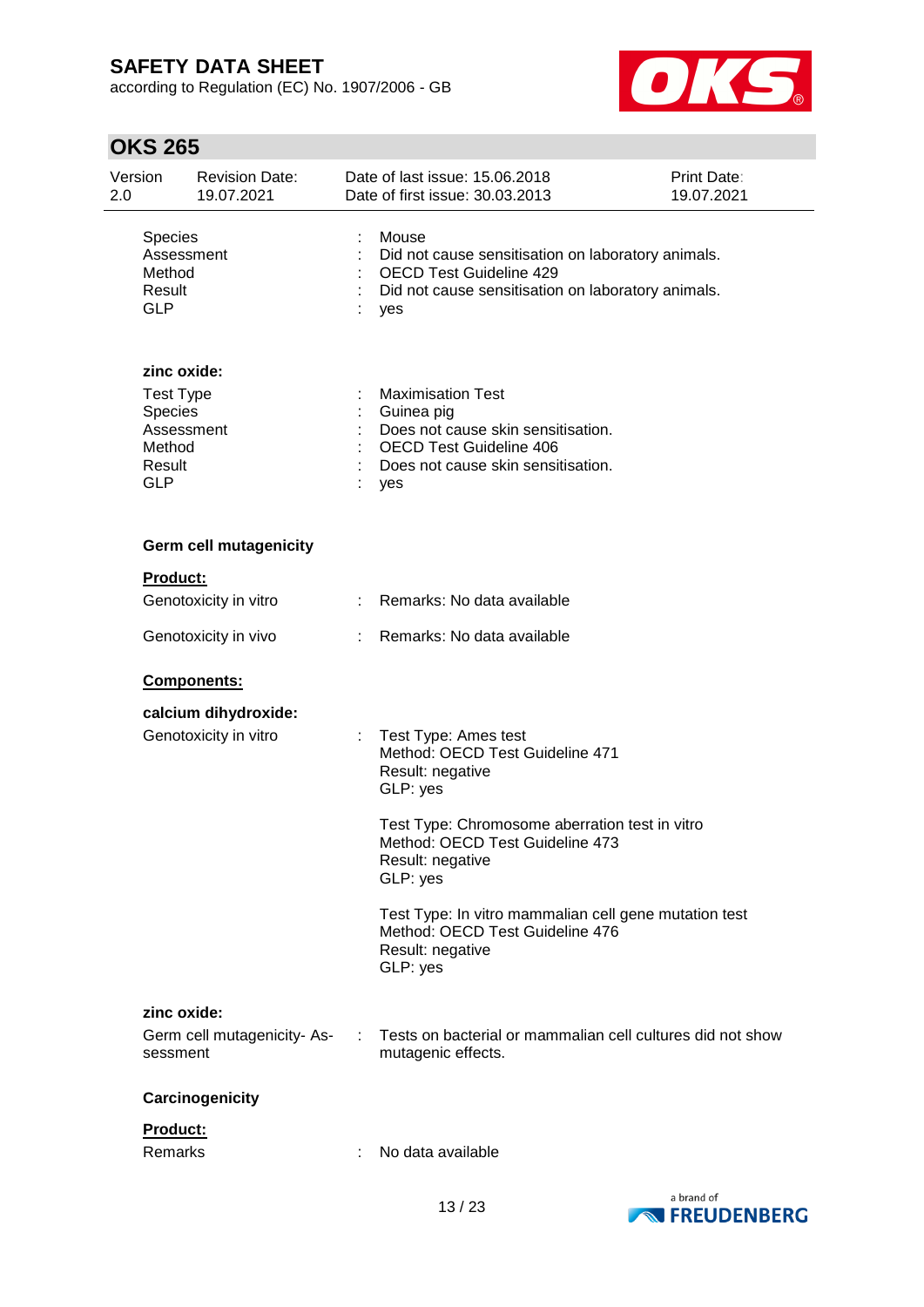according to Regulation (EC) No. 1907/2006 - GB



| 2.0 | Version             | <b>Revision Date:</b><br>19.07.2021               |    | Date of last issue: 15,06,2018<br>Date of first issue: 30.03.2013                                   | Print Date:<br>19.07.2021 |
|-----|---------------------|---------------------------------------------------|----|-----------------------------------------------------------------------------------------------------|---------------------------|
|     |                     | Components:                                       |    |                                                                                                     |                           |
|     | ment                | calcium dihydroxide:<br>Carcinogenicity - Assess- |    | : No evidence of carcinogenicity in animal studies.                                                 |                           |
|     | zinc oxide:<br>ment | Carcinogenicity - Assess-                         |    | : Not classifiable as a human carcinogen.                                                           |                           |
|     |                     | <b>Reproductive toxicity</b>                      |    |                                                                                                     |                           |
|     | <b>Product:</b>     | Effects on fertility                              |    | Remarks: No data available                                                                          |                           |
|     | ment                | Effects on foetal develop-                        | ÷. | Remarks: No data available                                                                          |                           |
|     |                     | Components:                                       |    |                                                                                                     |                           |
|     |                     | calcium dihydroxide:                              |    |                                                                                                     |                           |
|     | sessment            | Reproductive toxicity - As-                       |    | No toxicity to reproduction<br>No effects on or via lactation                                       |                           |
|     | zinc oxide:         |                                                   |    |                                                                                                     |                           |
|     | sessment            | Reproductive toxicity - As-                       |    | No toxicity to reproduction<br>No toxicity to reproduction                                          |                           |
|     |                     | <b>STOT - single exposure</b>                     |    |                                                                                                     |                           |
|     |                     | <b>Components:</b>                                |    |                                                                                                     |                           |
|     |                     | calcium dihydroxide:                              |    |                                                                                                     |                           |
|     |                     | Assessment                                        |    | May cause respiratory irritation.                                                                   |                           |
|     | zinc oxide:         |                                                   |    |                                                                                                     |                           |
|     |                     | Assessment                                        |    | The substance or mixture is not classified as specific target<br>organ toxicant, single exposure.   |                           |
|     |                     | <b>STOT - repeated exposure</b>                   |    |                                                                                                     |                           |
|     |                     | Components:                                       |    |                                                                                                     |                           |
|     | zinc oxide:         |                                                   |    |                                                                                                     |                           |
|     |                     | Assessment                                        |    | The substance or mixture is not classified as specific target<br>organ toxicant, repeated exposure. |                           |

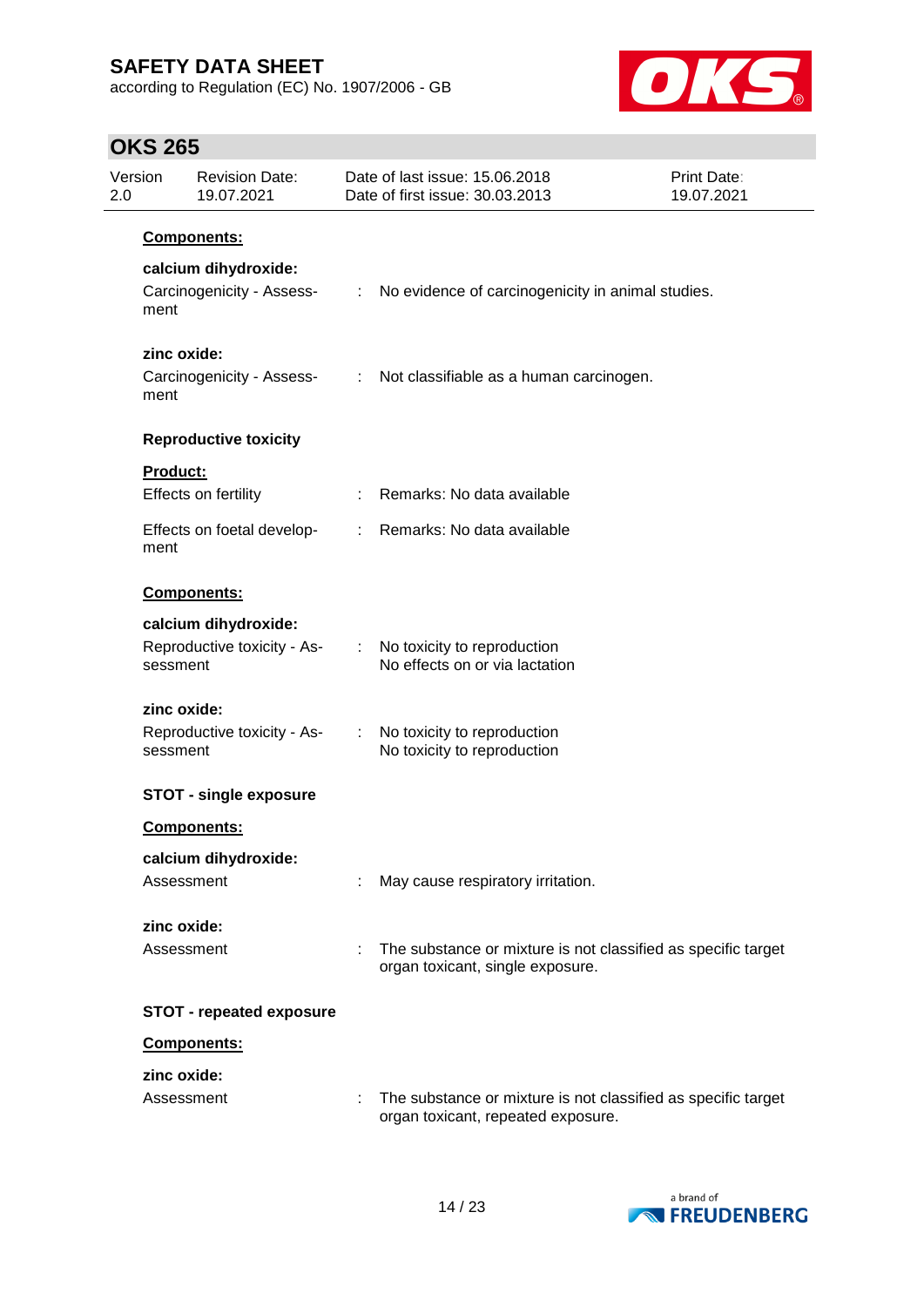according to Regulation (EC) No. 1907/2006 - GB



## **OKS 265**

| 2.0 | Version<br><b>Revision Date:</b><br>19.07.2021 |                                       |    | Date of last issue: 15.06.2018<br>Date of first issue: 30.03.2013                            | Print Date:<br>19.07.2021 |  |
|-----|------------------------------------------------|---------------------------------------|----|----------------------------------------------------------------------------------------------|---------------------------|--|
|     |                                                | <b>Repeated dose toxicity</b>         |    |                                                                                              |                           |  |
|     | Product:                                       |                                       |    |                                                                                              |                           |  |
|     | <b>Remarks</b>                                 |                                       | t. | This information is not available.                                                           |                           |  |
|     |                                                | <b>Aspiration toxicity</b>            |    |                                                                                              |                           |  |
|     | <b>Product:</b>                                |                                       |    |                                                                                              |                           |  |
|     | This information is not available.             |                                       |    |                                                                                              |                           |  |
|     |                                                | Components:                           |    |                                                                                              |                           |  |
|     |                                                |                                       |    |                                                                                              |                           |  |
|     |                                                | dizinc pyrophosphate:                 |    |                                                                                              |                           |  |
|     |                                                | No aspiration toxicity classification |    |                                                                                              |                           |  |
|     | zinc oxide:                                    |                                       |    |                                                                                              |                           |  |
|     |                                                | No aspiration toxicity classification |    |                                                                                              |                           |  |
|     |                                                |                                       |    |                                                                                              |                           |  |
|     |                                                | <b>Further information</b>            |    |                                                                                              |                           |  |
|     | <b>Product:</b>                                |                                       |    |                                                                                              |                           |  |
|     | <b>Remarks</b>                                 |                                       |    | Ingestion causes irritation of upper respiratory system and<br>gastrointestinal disturbance. |                           |  |

# **SECTION 12: Ecological information**

### **12.1 Toxicity**

| <b>Product:</b>                                                                     |                                                                                                           |
|-------------------------------------------------------------------------------------|-----------------------------------------------------------------------------------------------------------|
| Toxicity to fish                                                                    | : Remarks: Toxic to aquatic organisms, may cause long-term<br>adverse effects in the aquatic environment. |
| Toxicity to daphnia and other : Remarks: No data available<br>aquatic invertebrates |                                                                                                           |
| Toxicity to algae/aquatic<br>plants                                                 | $\therefore$ Remarks: No data available                                                                   |
| Toxicity to microorganisms                                                          | Remarks: No data available                                                                                |
| <b>Components:</b>                                                                  |                                                                                                           |
| calcium dihydroxide:                                                                |                                                                                                           |
| Toxicity to fish                                                                    | LC50 (Oncorhynchus mykiss (rainbow trout)): 50.6 mg/l<br>Exposure time: 96 h<br>Test Type: static test    |

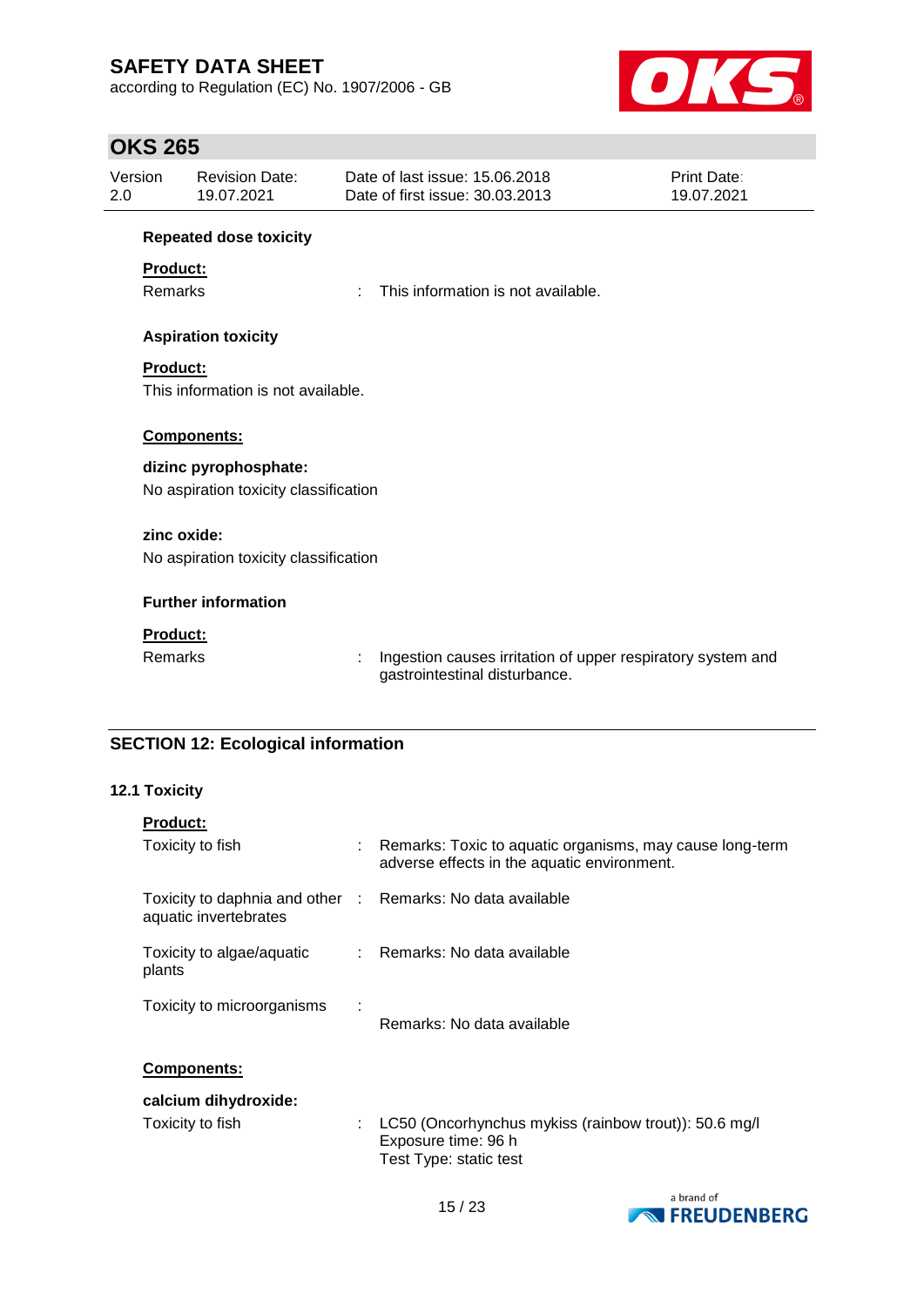according to Regulation (EC) No. 1907/2006 - GB



| Version<br>2.0 |              | <b>Revision Date:</b><br>19.07.2021                            |                | Date of last issue: 15.06.2018<br>Date of first issue: 30.03.2013                                                                                                    | <b>Print Date:</b><br>19.07.2021 |
|----------------|--------------|----------------------------------------------------------------|----------------|----------------------------------------------------------------------------------------------------------------------------------------------------------------------|----------------------------------|
|                |              |                                                                |                | Method: OECD Test Guideline 203<br>GLP: yes                                                                                                                          |                                  |
|                |              | Toxicity to daphnia and other<br>aquatic invertebrates         | - 17           | EC50 (Daphnia magna (Water flea)): 49.1 mg/l<br>Exposure time: 48 h<br>Test Type: static test<br>Method: OECD Test Guideline 202<br>GLP: yes                         |                                  |
|                | plants       | Toxicity to algae/aquatic                                      |                | EC50 (Pseudokirchneriella subcapitata (green algae)): 184.57<br>mg/l<br>Exposure time: 72 h<br>Test Type: static test<br>Method: OECD Test Guideline 201<br>GLP: yes |                                  |
|                | ic toxicity) | Toxicity to daphnia and other<br>aquatic invertebrates (Chron- |                | NOEC: 32 mg/l<br>Exposure time: 14 d<br>Species: Crangon crangon (shrimp)<br>Test Type: semi-static test                                                             |                                  |
|                |              | dizinc pyrophosphate:                                          |                |                                                                                                                                                                      |                                  |
|                |              | Toxicity to fish                                               |                | LC50 (Danio rerio (zebra fish)): > 1.948 mg/l<br>Exposure time: 96 h<br>Test Type: static test<br>Method: OECD Test Guideline 203<br>GLP: yes                        |                                  |
|                |              | Toxicity to daphnia and other<br>aquatic invertebrates         |                | EC50 (Daphnia magna (Water flea)): < 5.6 mg/l<br>Exposure time: 48 h<br>Test Type: static test<br>Method: OECD Test Guideline 202                                    |                                  |
|                | plants       | Toxicity to algae/aquatic                                      |                | EC50 (Pseudokirchneriella subcapitata (green algae)): 0.233<br>mg/l<br>Exposure time: 72 h<br>Test Type: static test<br>Method: OECD Test Guideline 201<br>GLP: yes  |                                  |
| icity)         |              | M-Factor (Acute aquatic tox- : 1                               |                |                                                                                                                                                                      |                                  |
|                | toxicity)    | M-Factor (Chronic aquatic                                      | $\therefore$ 1 |                                                                                                                                                                      |                                  |
|                | zinc oxide:  |                                                                |                |                                                                                                                                                                      |                                  |
|                |              | Toxicity to fish                                               |                | LC50 (Danio rerio (zebra fish)): 1.55 mg/l<br>Exposure time: 96 h<br>Test Type: static test                                                                          |                                  |

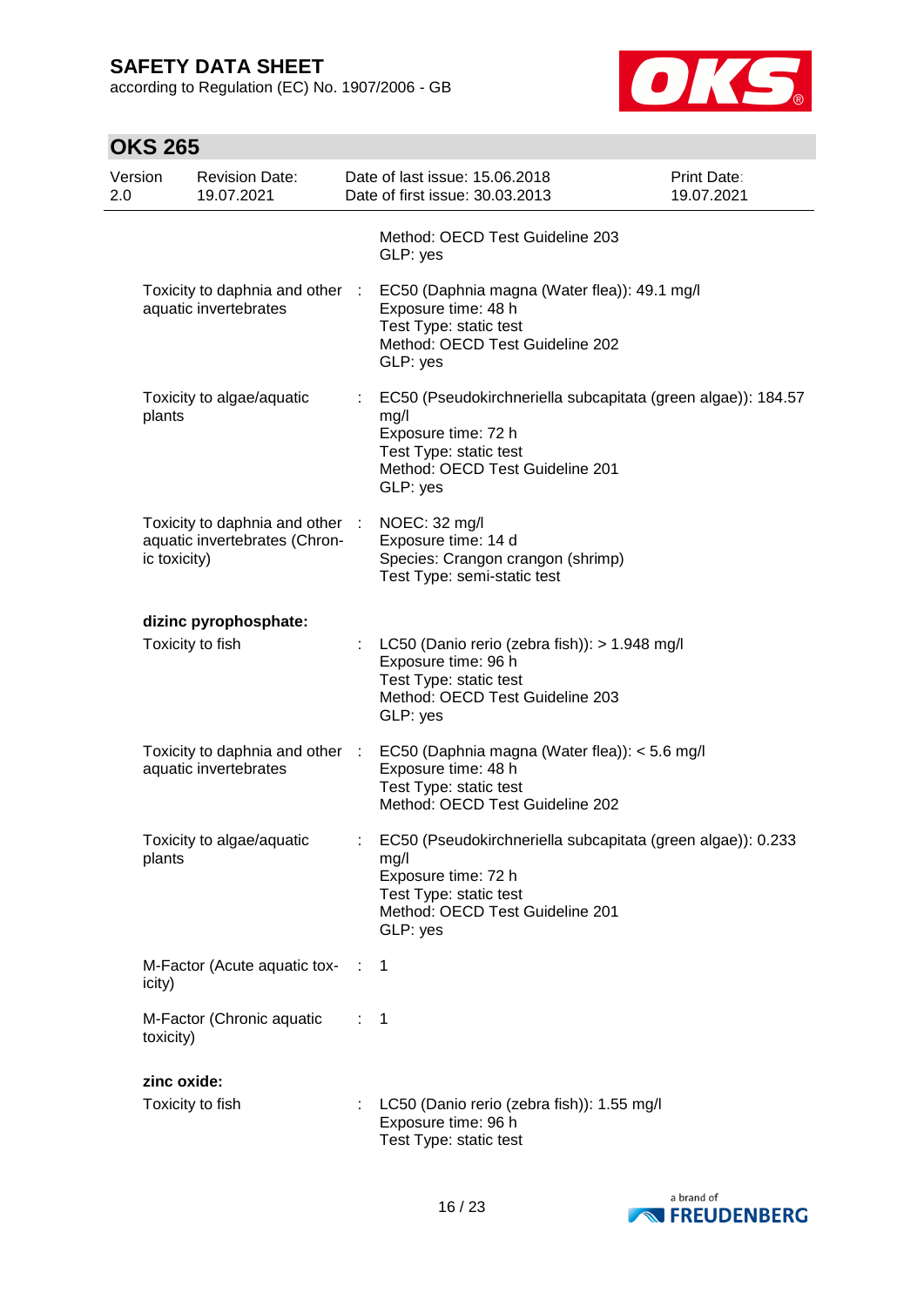according to Regulation (EC) No. 1907/2006 - GB



| Version<br>2.0 |              | <b>Revision Date:</b><br>19.07.2021                            |                | Date of last issue: 15.06.2018<br>Date of first issue: 30.03.2013                                                                                                   | <b>Print Date:</b><br>19.07.2021 |
|----------------|--------------|----------------------------------------------------------------|----------------|---------------------------------------------------------------------------------------------------------------------------------------------------------------------|----------------------------------|
|                |              | Toxicity to daphnia and other :<br>aquatic invertebrates       |                | EC50 (Daphnia magna (Water flea)): 1 mg/l<br>Exposure time: 48 h<br>Test Type: static test<br>Method: OECD Test Guideline 202                                       |                                  |
|                | plants       | Toxicity to algae/aquatic                                      |                | EC50 (Pseudokirchneriella subcapitata (green algae)): 0.136<br>mg/l<br>Exposure time: 72 h<br>Test Type: static test<br>Method: OECD Test Guideline 201<br>GLP: yes |                                  |
|                | icity)       | M-Factor (Acute aquatic tox-                                   | $\sim$ 1.      | $\mathbf{1}$                                                                                                                                                        |                                  |
|                |              | Toxicity to microorganisms                                     |                | EC50 (activated sludge): $> 1,000$ mg/l<br>Exposure time: 3 h<br>Method: OECD Test Guideline 209<br>GLP: yes                                                        |                                  |
|                | ic toxicity) | Toxicity to daphnia and other<br>aquatic invertebrates (Chron- |                | $0.04$ mg/l<br>Exposure time: 21 d<br>Species: Daphnia magna (Water flea)<br>Test Type: semi-static test<br>Method: OECD Test Guideline 211                         |                                  |
|                | toxicity)    | M-Factor (Chronic aquatic                                      | ÷.             | 1                                                                                                                                                                   |                                  |
|                |              | 12.2 Persistence and degradability                             |                |                                                                                                                                                                     |                                  |
|                | Product:     | Biodegradability                                               | $\mathbb{Z}^n$ | Remarks: No data available                                                                                                                                          |                                  |
|                | ity          |                                                                |                | Physico-chemical removabil- : Remarks: No data available                                                                                                            |                                  |
|                |              | Components:                                                    |                |                                                                                                                                                                     |                                  |
|                |              | calcium dihydroxide:<br>Biodegradability                       |                | Remarks: The methods for determining the biological degra-<br>dability are not applicable to inorganic substances.                                                  |                                  |
|                | zinc oxide:  | Biodegradability                                               |                | Remarks: The methods for determining biodegradability are<br>not applicable to inorganic substances.                                                                |                                  |

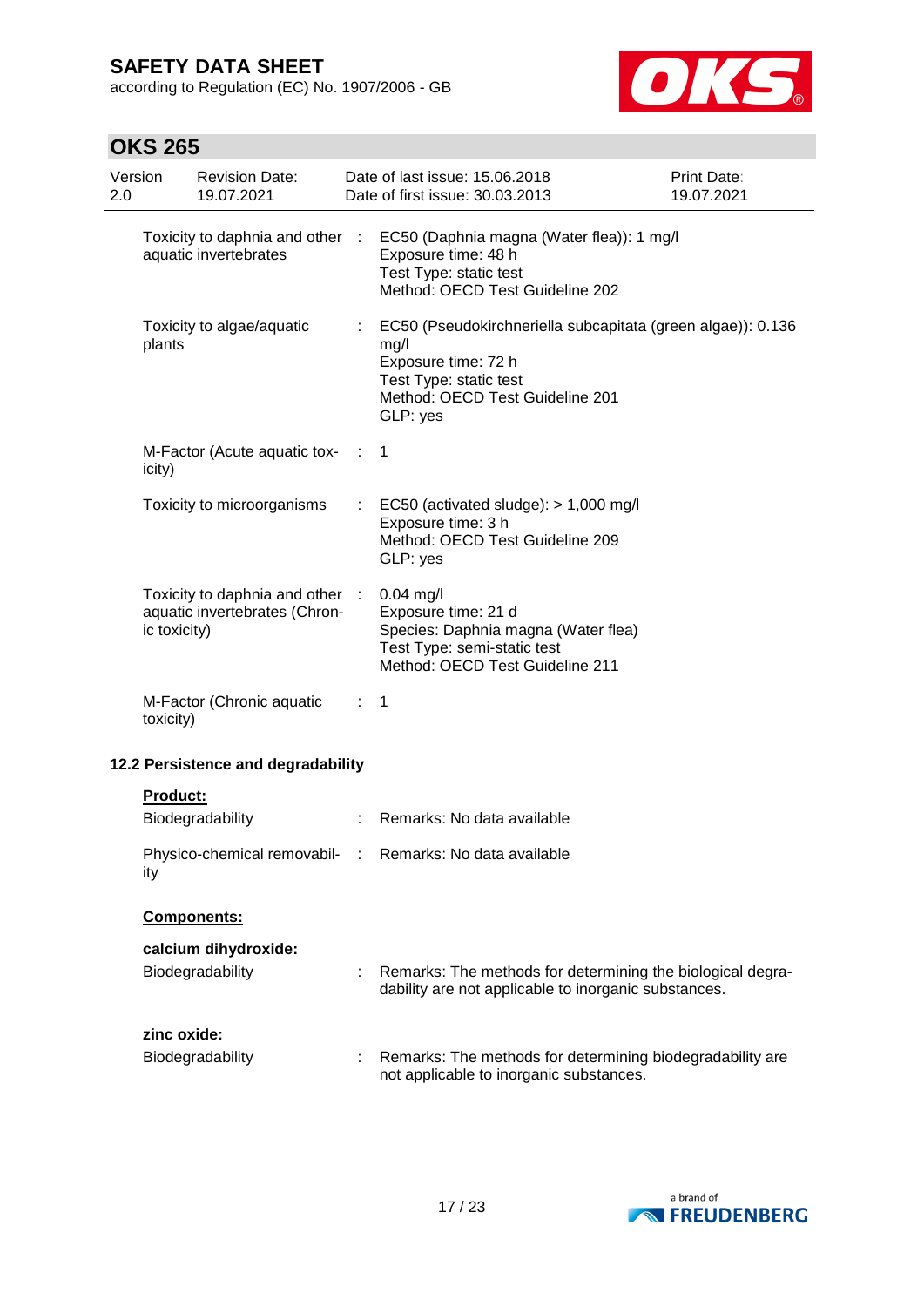according to Regulation (EC) No. 1907/2006 - GB



# **OKS 265**

| Version | <b>Revision Date:</b> | Date of last issue: 15.06.2018  | <b>Print Date:</b> |
|---------|-----------------------|---------------------------------|--------------------|
| 2.0     | 19.07.2021            | Date of first issue: 30.03.2013 | 19.07.2021         |

#### **12.3 Bioaccumulative potential**

#### **Product:**

| <b>Bioaccumulation</b> | : Remarks: This mixture contains no substance considered to |
|------------------------|-------------------------------------------------------------|
|                        | be persistent, bioaccumulating and toxic (PBT).             |
|                        | This mixture contains no substance considered to be very    |
|                        | persistent and very bioaccumulating (vPvB).                 |

### **12.4 Mobility in soil**

| <b>Product:</b>                                    |                              |
|----------------------------------------------------|------------------------------|
| Mobility                                           | : Remarks: No data available |
| Distribution among environ-<br>mental compartments | : Remarks: No data available |

### **12.5 Results of PBT and vPvB assessment**

| <b>Product:</b> |  |  |  |  |
|-----------------|--|--|--|--|
|                 |  |  |  |  |

| Assessment                             |    | This substance/mixture contains no components considered<br>to be either persistent, bioaccumulative and toxic (PBT), or<br>very persistent and very bioaccumulative (vPvB) at levels of<br>0.1% or higher                                                                |
|----------------------------------------|----|---------------------------------------------------------------------------------------------------------------------------------------------------------------------------------------------------------------------------------------------------------------------------|
| <b>Components:</b>                     |    |                                                                                                                                                                                                                                                                           |
| dizinc pyrophosphate:                  |    |                                                                                                                                                                                                                                                                           |
| Assessment                             |    | This substance is not considered to be persistent, bioaccumu-<br>lating and toxic (PBT) This substance is not considered to be<br>very persistent and very bioaccumulating (vPvB)                                                                                         |
| zinc oxide:                            |    |                                                                                                                                                                                                                                                                           |
| Assessment                             |    | Remarks: Not applicable                                                                                                                                                                                                                                                   |
| 12.6 Other adverse effects             |    |                                                                                                                                                                                                                                                                           |
| <b>Product:</b>                        |    |                                                                                                                                                                                                                                                                           |
| Endocrine disrupting poten-<br>tial    | ÷. | The substance/mixture does not contain components consid-<br>ered to have endocrine disrupting properties according to<br>REACH Article 57(f) or Commission Delegated regulation<br>(EU) 2017/2100 or Commission Regulation (EU) 2018/605 at<br>levels of 0.1% or higher. |
| Additional ecological infor-<br>mation |    | Toxic to aquatic life with long lasting effects.                                                                                                                                                                                                                          |

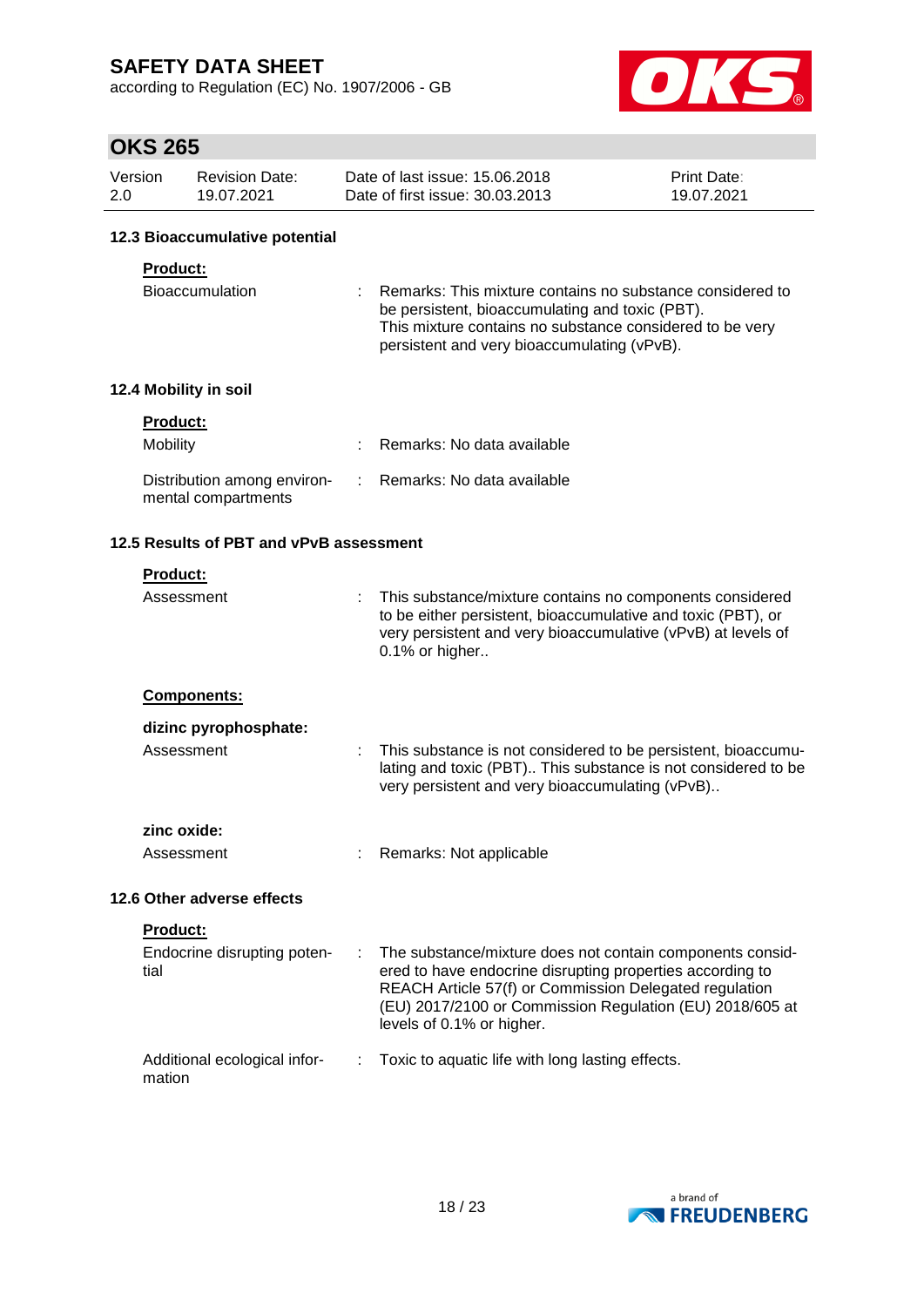according to Regulation (EC) No. 1907/2006 - GB



# **OKS 265**

| Version | <b>Revision Date:</b> | Date of last issue: 15.06.2018  | <b>Print Date:</b> |
|---------|-----------------------|---------------------------------|--------------------|
| 2.0     | 19.07.2021            | Date of first issue: 30.03.2013 | 19.07.2021         |

### **SECTION 13: Disposal considerations**

#### **13.1 Waste treatment methods**

| Product                | The product should not be allowed to enter drains, water<br>courses or the soil.<br>Do not dispose of with domestic refuse.<br>Dispose of as hazardous waste in compliance with local and<br>national regulations. |
|------------------------|--------------------------------------------------------------------------------------------------------------------------------------------------------------------------------------------------------------------|
|                        | Waste codes should be assigned by the user based on the<br>application for which the product was used.                                                                                                             |
| Contaminated packaging | Packaging that is not properly emptied must be disposed of as<br>$\mathbb{Z}^{\mathbb{Z}}$<br>the unused product.<br>Dispose of waste product or used containers according to<br>local regulations.                |
|                        | The following Waste Codes are only suggestions:                                                                                                                                                                    |
| Waste Code             | used product, unused product<br>12 01 12*, spent waxes and fats                                                                                                                                                    |
|                        | uncleaned packagings<br>15 01 10, packaging containing residues of or contaminated<br>by hazardous substances                                                                                                      |

### **SECTION 14: Transport information**

### **14.1 UN number**

| <b>ADR</b>                   |   | : UN 3077                                                                         |
|------------------------------|---|-----------------------------------------------------------------------------------|
| <b>RID</b>                   | ÷ | <b>UN 3077</b>                                                                    |
| <b>IMDG</b>                  |   | <b>UN 3077</b>                                                                    |
| <b>IATA</b>                  |   | : UN 3077                                                                         |
| 14.2 UN proper shipping name |   |                                                                                   |
| <b>ADR</b>                   |   | : ENVIRONMENTALLY HAZARDOUS SUBSTANCE, SOLID,<br>N.O.S.<br>(dizinc pyrophosphate) |
| <b>RID</b>                   |   | ENVIRONMENTALLY HAZARDOUS SUBSTANCE, SOLID,<br>N.O.S.<br>(dizinc pyrophosphate)   |
| <b>IMDG</b>                  |   | : ENVIRONMENTALLY HAZARDOUS SUBSTANCE, SOLID,<br>N.O.S.<br>(dizinc pyrophosphate) |

**IATA** : Environmentally hazardous substance, solid, n.o.s.

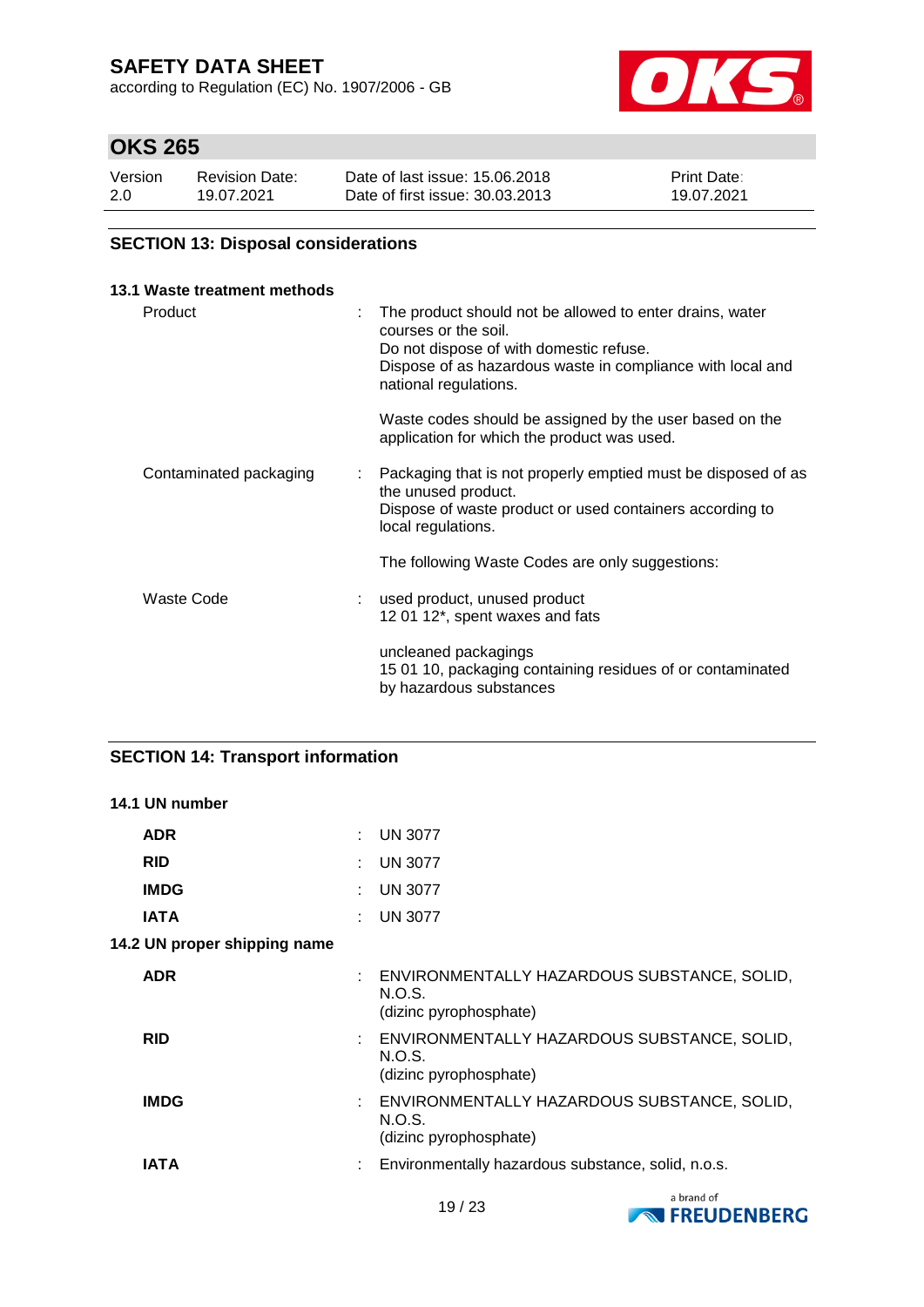according to Regulation (EC) No. 1907/2006 - GB



| Version<br>2.0 | <b>Revision Date:</b><br>19.07.2021               | Date of last issue: 15.06.2018<br>Date of first issue: 30.03.2013 | Print Date:<br>19.07.2021 |
|----------------|---------------------------------------------------|-------------------------------------------------------------------|---------------------------|
|                |                                                   | (dizinc pyrophosphate)                                            |                           |
|                | 14.3 Transport hazard class(es)                   |                                                                   |                           |
| <b>ADR</b>     |                                                   | 9                                                                 |                           |
| <b>RID</b>     |                                                   | 9                                                                 |                           |
| <b>IMDG</b>    |                                                   | 9                                                                 |                           |
| <b>IATA</b>    |                                                   | 9                                                                 |                           |
|                | 14.4 Packing group                                |                                                                   |                           |
| <b>ADR</b>     |                                                   |                                                                   |                           |
|                | Packing group                                     | Ш                                                                 |                           |
|                | <b>Classification Code</b>                        | M7                                                                |                           |
| Labels         | <b>Hazard Identification Number</b>               | 90<br>9                                                           |                           |
|                |                                                   |                                                                   |                           |
| <b>RID</b>     | Packing group                                     | III                                                               |                           |
|                | <b>Classification Code</b>                        | M7                                                                |                           |
|                | <b>Hazard Identification Number</b>               | 90                                                                |                           |
| Labels         |                                                   | 9                                                                 |                           |
| <b>IMDG</b>    |                                                   |                                                                   |                           |
|                | Packing group                                     | $\mathbf{III}$                                                    |                           |
| Labels         | EmS Code                                          | 9<br>F-A, S-F                                                     |                           |
|                |                                                   |                                                                   |                           |
|                | <b>IATA (Cargo)</b><br>Packing instruction (cargo | 956                                                               |                           |
| aircraft)      |                                                   |                                                                   |                           |
|                | Packing instruction (LQ)                          | Y956                                                              |                           |
|                | Packing group                                     | III                                                               |                           |
| Labels         |                                                   | Miscellaneous                                                     |                           |
|                | <b>IATA (Passenger)</b>                           |                                                                   |                           |
|                | Packing instruction (passen-<br>ger aircraft)     | 956                                                               |                           |
|                | Packing instruction (LQ)                          | Y956<br>÷                                                         |                           |
|                | Packing group                                     | Ш                                                                 |                           |
| Labels         |                                                   | Miscellaneous                                                     |                           |
|                | <b>14.5 Environmental hazards</b>                 |                                                                   |                           |
| <b>ADR</b>     |                                                   |                                                                   |                           |
|                | Environmentally hazardous                         | ÷<br>yes                                                          |                           |
| <b>RID</b>     |                                                   |                                                                   |                           |
|                | Environmentally hazardous                         | yes                                                               |                           |
| <b>IMDG</b>    |                                                   |                                                                   |                           |
|                | Marine pollutant                                  | yes                                                               |                           |
|                | <b>IATA (Passenger)</b>                           |                                                                   |                           |
|                | Environmentally hazardous                         | yes                                                               |                           |
|                | <b>IATA (Cargo)</b>                               |                                                                   |                           |

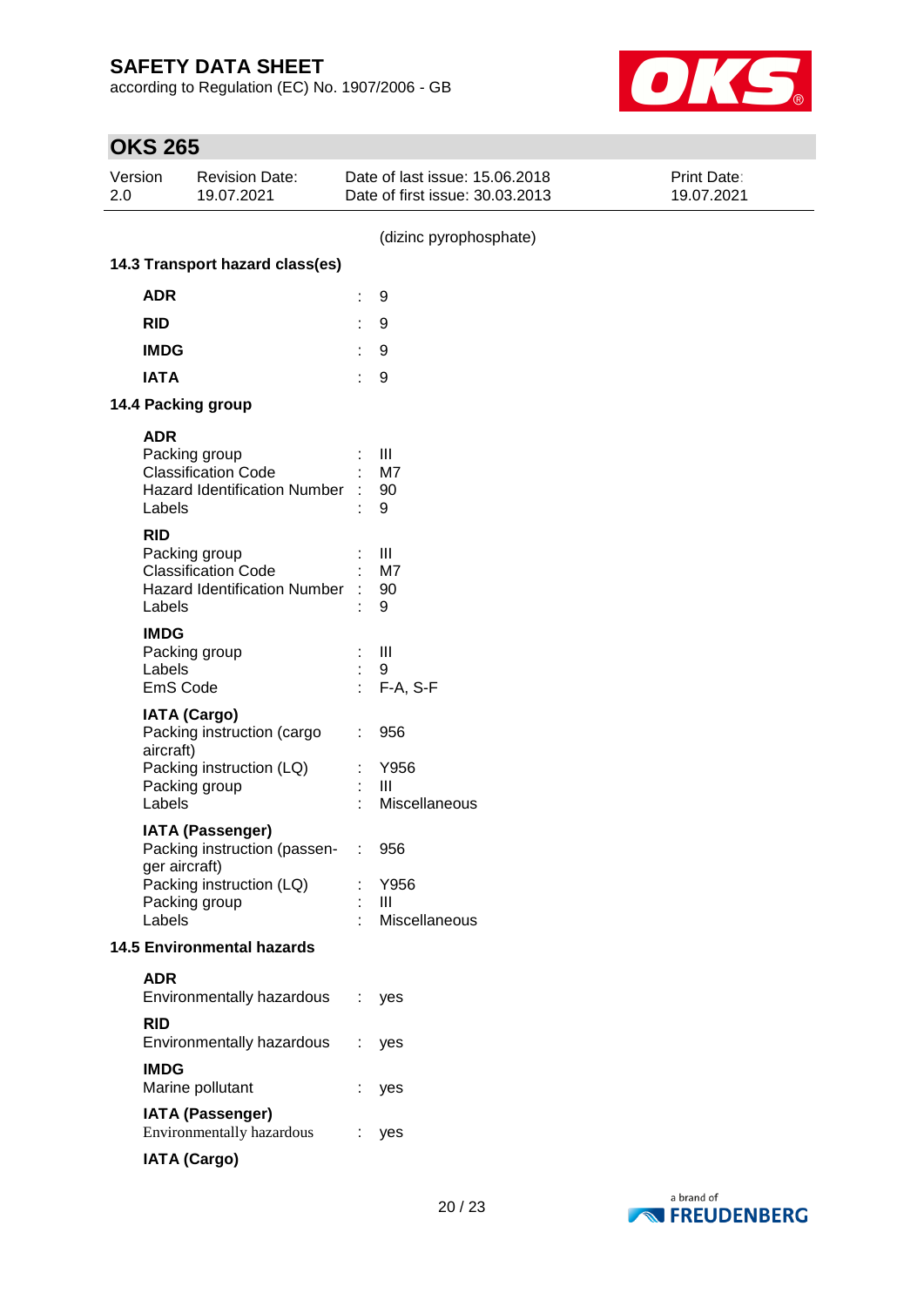according to Regulation (EC) No. 1907/2006 - GB



## **OKS 265**

| Version | Revision Date: | Date of last issue: 15.06.2018  | <b>Print Date:</b> |
|---------|----------------|---------------------------------|--------------------|
| 2.0     | 19.07.2021     | Date of first issue: 30.03.2013 | 19.07.2021         |

Environmentally hazardous : yes

#### **14.6 Special precautions for user**

The transport classification(s) provided herein are for informational purposes only, and solely based upon the properties of the unpackaged material as it is described within this Safety Data Sheet. Transportation classifications may vary by mode of transportation, package sizes, and variations in regional or country regulations.

#### **14.7 Transport in bulk according to Annex II of Marpol and the IBC Code**

Remarks : Not applicable for product as supplied.

### **SECTION 15: Regulatory information**

#### **15.1 Safety, health and environmental regulations/legislation specific for the substance or mixture**

| REACH - Candidate List of Substances of Very High<br>Concern for Authorisation (Article 59).                                                         |   | : This product does not contain sub-<br>stances of very high concern (Regu-<br>lation (EC) No 1907/2006 (REACH),<br>Article 57). |
|------------------------------------------------------------------------------------------------------------------------------------------------------|---|----------------------------------------------------------------------------------------------------------------------------------|
| REACH - List of substances subject to authorisation<br>(Annex XIV)                                                                                   |   | Not applicable                                                                                                                   |
| Regulation (EC) No 1005/2009 on substances that de-<br>plete the ozone layer                                                                         |   | Not applicable                                                                                                                   |
| Regulation (EU) 2019/1021 on persistent organic pollu-<br>tants (recast)                                                                             | ÷ | Not applicable                                                                                                                   |
| Regulation (EC) No 649/2012 of the European Parlia-<br>ment and the Council concerning the export and import<br>of dangerous chemicals               |   | Not applicable                                                                                                                   |
| REACH - Restrictions on the manufacture, placing on<br>the market and use of certain dangerous substances,<br>preparations and articles (Annex XVII) |   | Not applicable                                                                                                                   |

Seveso III: Directive 2012/18/EU of the European Parliament and of the Council on the control of major-accident hazards involving dangerous substances. E2 ENVIRONMENTAL HAZARDS

| Volatile organic compounds | : Directive 2010/75/EU of 24 November 2010 on industrial |
|----------------------------|----------------------------------------------------------|
|                            | emissions (integrated pollution prevention and control)  |
|                            | Not applicable                                           |

#### **15.2 Chemical safety assessment**

This information is not available.

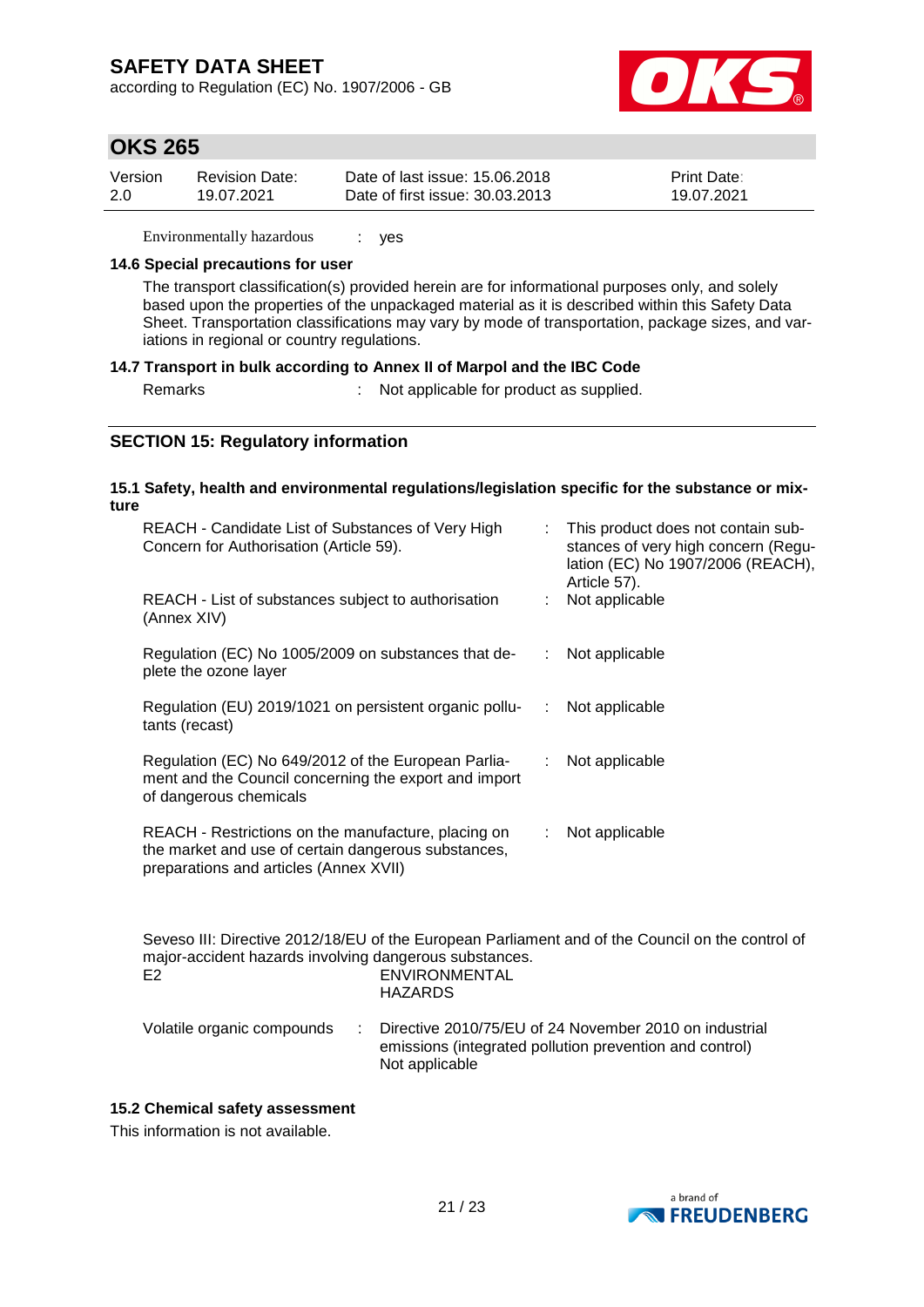according to Regulation (EC) No. 1907/2006 - GB



### **OKS 265**

| Version | <b>Revision Date:</b> | Date of last issue: 15,06,2018  | <b>Print Date:</b> |
|---------|-----------------------|---------------------------------|--------------------|
| 2.0     | 19.07.2021            | Date of first issue: 30.03.2013 | 19.07.2021         |

### **SECTION 16: Other information**

**Full text of H-Statements**

| : Very toxic to aquatic life with long lasting effects. |
|---------------------------------------------------------|
|                                                         |

#### **Full text of other abbreviations**

| 2017/164/EU        | : Europe. Commission Directive 2017/164/EU establishing a<br>fourth list of indicative occupational exposure limit values |
|--------------------|---------------------------------------------------------------------------------------------------------------------------|
| GB EH40            | : UK. EH40 WEL - Workplace Exposure Limits                                                                                |
| 2017/164/EU / STEL | : Short term exposure limit                                                                                               |
| 2017/164/EU / TWA  | : Limit Value - eight hours                                                                                               |
| GB EH40 / TWA      | : Long-term exposure limit (8-hour TWA reference period)                                                                  |
| GB EH40 / STEL     | : Short-term exposure limit (15-minute reference period)                                                                  |

ADN - European Agreement concerning the International Carriage of Dangerous Goods by Inland Waterways; ADR - European Agreement concerning the International Carriage of Dangerous Goods by Road; AIIC - Australian Inventory of Industrial Chemicals; ASTM - American Society for the Testing of Materials; bw - Body weight; CLP - Classification Labelling Packaging Regulation; Regulation (EC) No 1272/2008; CMR - Carcinogen, Mutagen or Reproductive Toxicant; DIN - Standard of the German Institute for Standardisation; DSL - Domestic Substances List (Canada); ECHA - European Chemicals Agency; EC-Number - European Community number; ECx - Concentration associated with x% response; ELx - Loading rate associated with x% response; EmS - Emergency Schedule; ENCS - Existing and New Chemical Substances (Japan); ErCx - Concentration associated with x% growth rate response; GHS - Globally Harmonized System; GLP - Good Laboratory Practice; IARC - International Agency for Research on Cancer; IATA - International Air Transport Association; IBC - International Code for the Construction and Equipment of Ships carrying Dangerous Chemicals in Bulk; IC50 - Half maximal inhibitory concentration; ICAO - International Civil Aviation Organization; IECSC - Inventory of Existing Chemical Substances in China; IMDG - International Maritime Dangerous Goods; IMO - International Maritime Organization; ISHL - Industrial Safety and Health Law (Japan); ISO - International Organisation for Standardization; KECI - Korea Existing Chemicals Inventory; LC50 - Lethal Concentration to 50 % of a test population; LD50 - Lethal Dose to 50% of a test population (Median Lethal Dose); MARPOL - International Convention for the Prevention of Pollution from Ships; n.o.s. - Not Otherwise Specified; NO(A)EC - No Observed (Adverse) Effect Concentration; NO(A)EL - No Observed (Adverse) Effect Level; NOELR - No Observable Effect Loading Rate; NZIoC - New Zealand Inventory of Chemicals; OECD - Organization for Economic Co-operation and Development; OPPTS - Office of Chemical Safety and Pollution Prevention; PBT - Persistent, Bioaccumulative and Toxic substance; PICCS - Philippines Inventory of Chemicals and Chemical Substances; (Q)SAR - (Quantitative) Structure Activity Relationship; REACH - Regulation (EC) No 1907/2006 of the European Parliament and of the Council concerning the Registration, Evaluation, Authorisation and Restriction of Chemicals; RID - Regulations concerning the International Carriage of Dangerous Goods by Rail; SADT - Self-Accelerating Decomposition Temperature; SDS - Safety Data Sheet; SVHC - Substance of Very High Concern; TCSI - Taiwan Chemical Substance Inventory; TRGS -